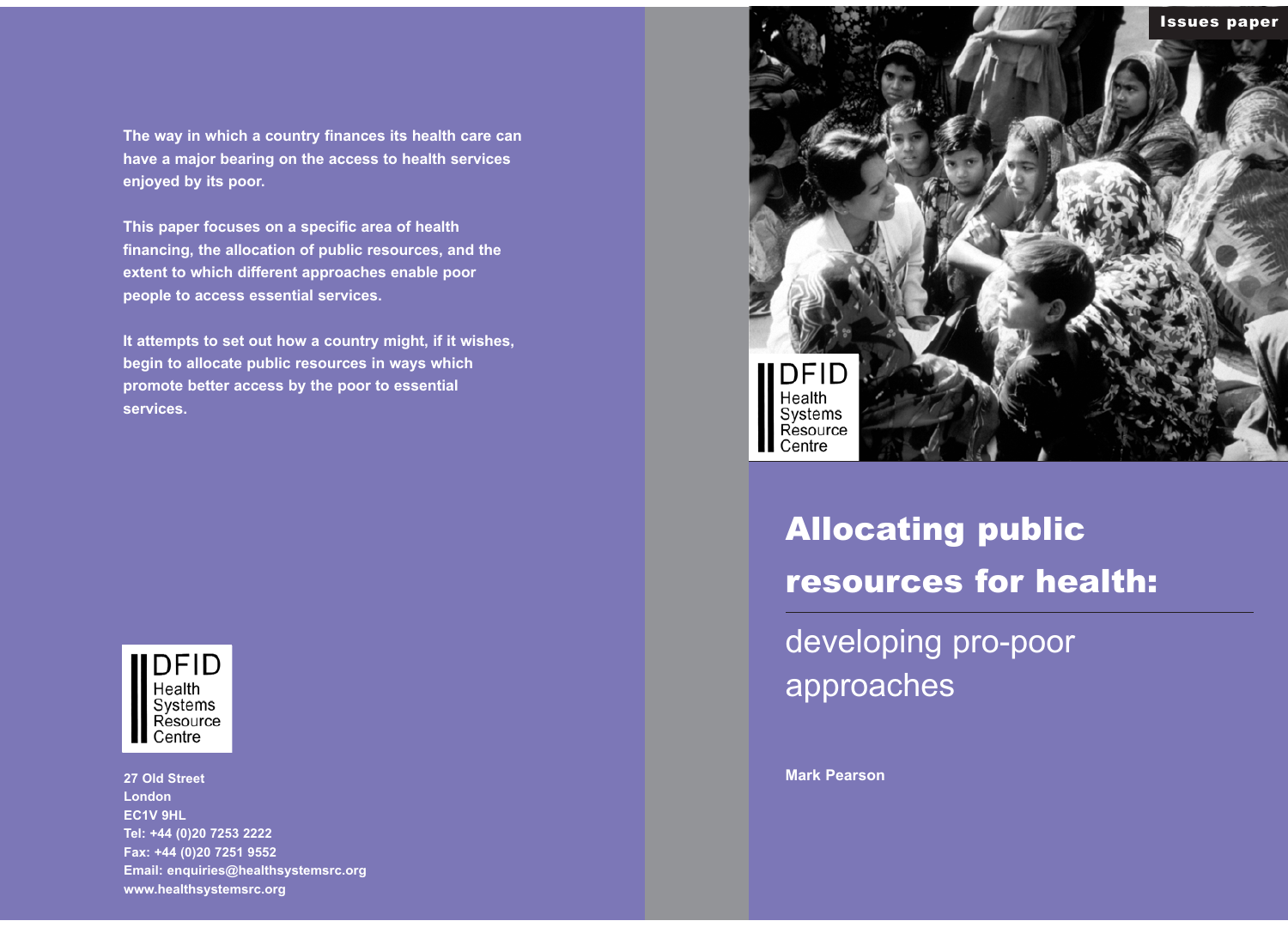### Allocating public resources for health:

### developing pro-poor approaches

Mark Pearson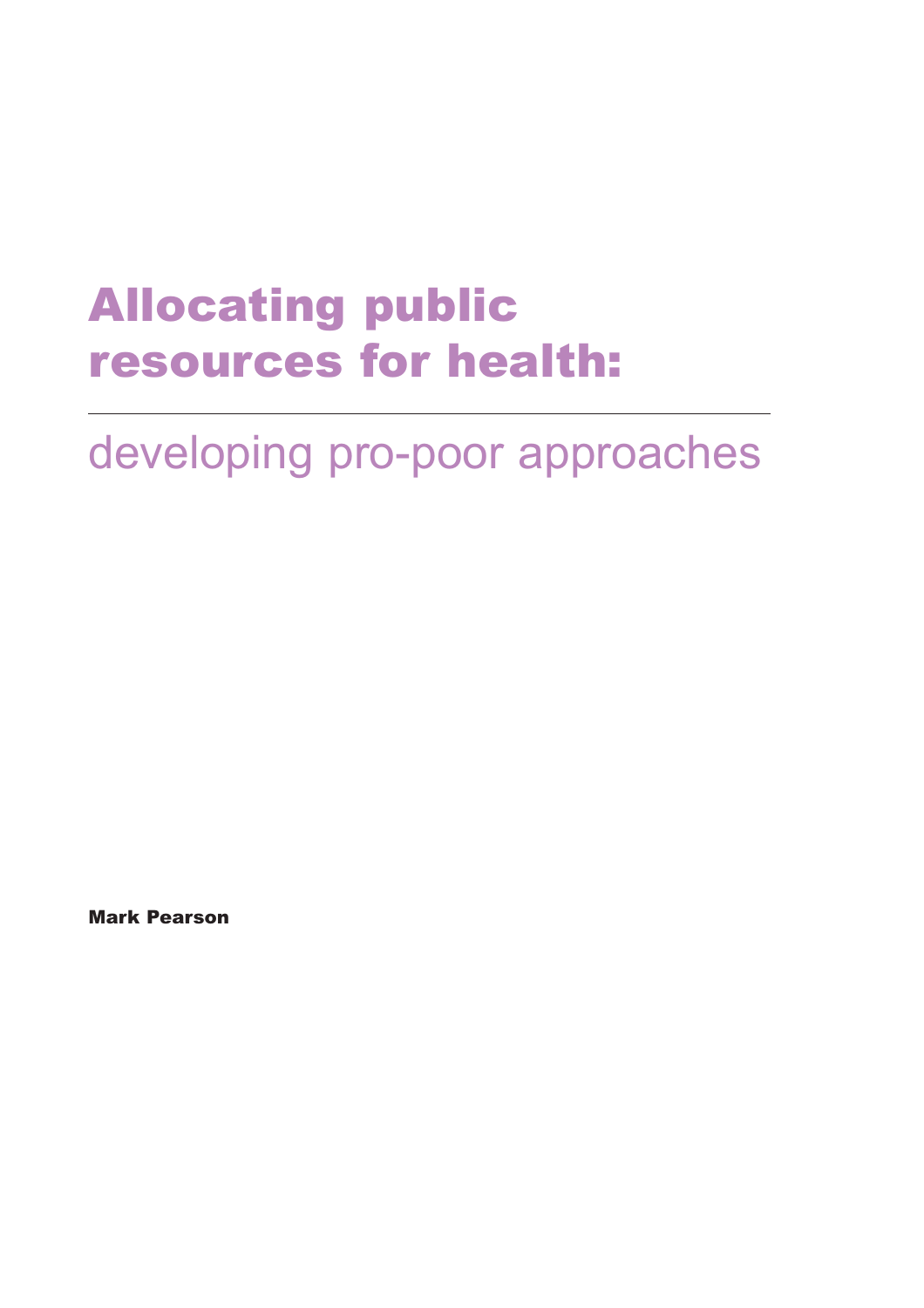The DFID Health Systems Resource Centre (HSRC) provides technical assistance and information to the British Government's Department for International Development (DFID) and its partners in support of propoor health policies, financing and services. The HSRC is managed on behalf of DFID by the Institute of Health Sector Development (IHSD).

This publication was produced by the HSRC on behalf of DFID, and does not necessarily represent the views or policy of DFID.

HSRC produces a number of publications on subjects relevant to health sector reform and development. A full list of HSRC publications is available on the HSRC website: www.healthsystemsrc.org

**Title**: Allocating public resources for health: developing pro-poor approaches **Author**: Mark Pearson **Copyright**: © 2002 by HSRC **Image credits**: Women participating in a 'Jiggasha' discussion group. Bangladesh © JHU/CCP, M/MC Photoshare, www.jhuccp.org/mmc

**Mark Pearson** is a health economist working for IHSD and the DFID HSRC as Regional Manager for South Asia covering India, Nepal, Bangladesh and Pakistan. In this role he has advised DFID on how to develop its pro-poor agenda and also carried out consultancies related to health financing, hospital autonomy and the development of sector-wide approaches in Bangladesh and Nepal.

**DFID Health Systems Resource Centre 27 Old Street London EC1V 9HL**

**Tel: +44 (0)20 7253 2222 Fax: +44 (0)20 7251 9552 Email: enquiries@healthsystemsrc.org Website: www.healthsystemsrc.org**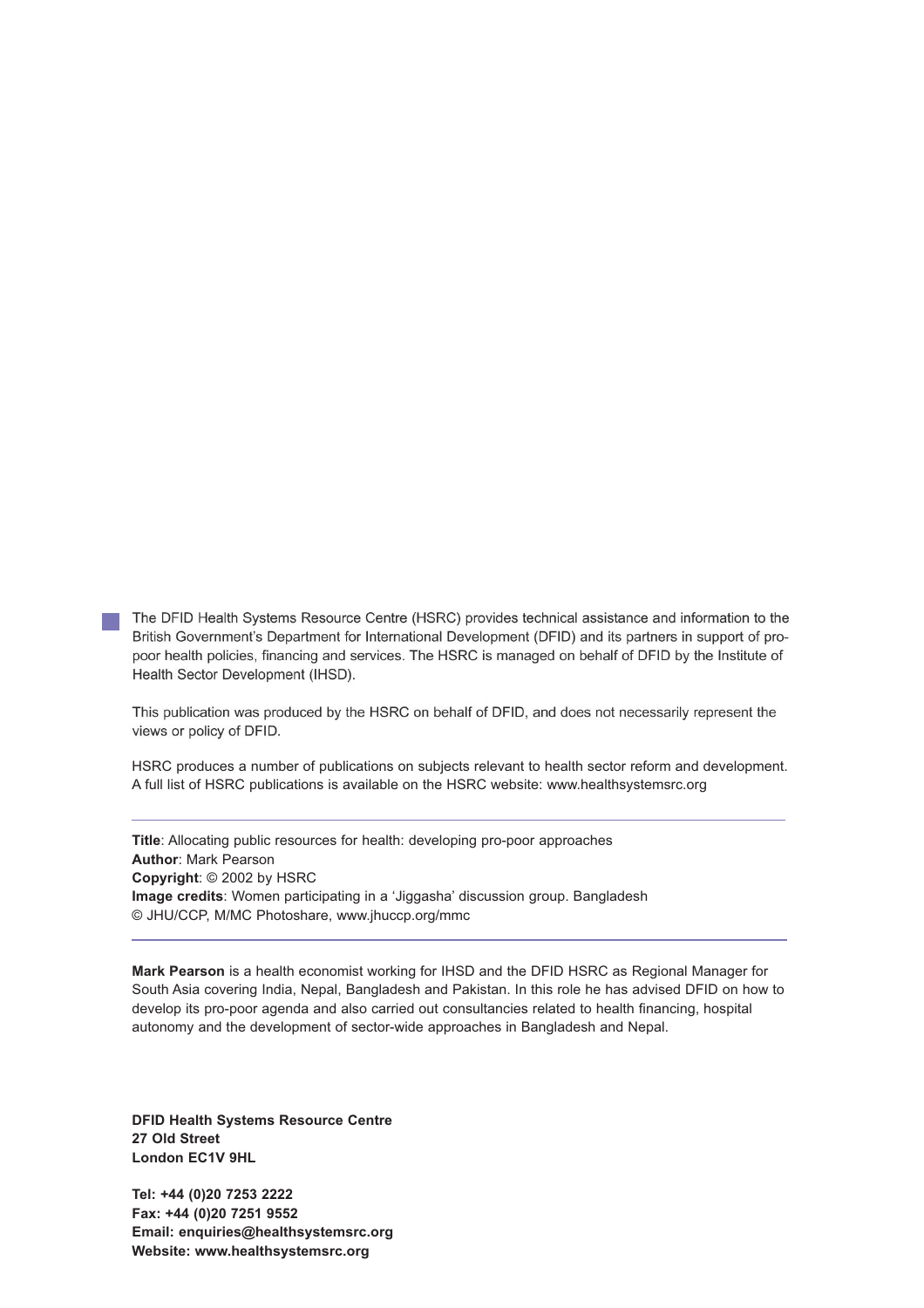### **Contents**

| <b>1</b> Introduction                                                                     | 5              |
|-------------------------------------------------------------------------------------------|----------------|
| <b>2 Current approaches to resource allocation</b>                                        | $\overline{7}$ |
| 3 The theory: key elements of a needs-based<br>approach                                   | 9              |
| 4 The practice: problems and issues in<br>implementing a needs-based formula              | 11             |
| <b>5 Conclusions</b>                                                                      | 17             |
| <b>References</b>                                                                         | 19             |
| <b>Annex 1: Resource allocation for district-level</b><br>health services in Cambodia     | 21             |
| <b>Annex 2: Lessons from the South Africa Health</b><br><b>Function Committee Formula</b> | 24             |
| <b>Annex 3: Resource allocation in Uganda</b>                                             | 27             |
| <b>Annex 4: The potential for using benchmarking</b>                                      | 30             |
| <b>Annex 5: How to deal with hospitals?</b>                                               | 36             |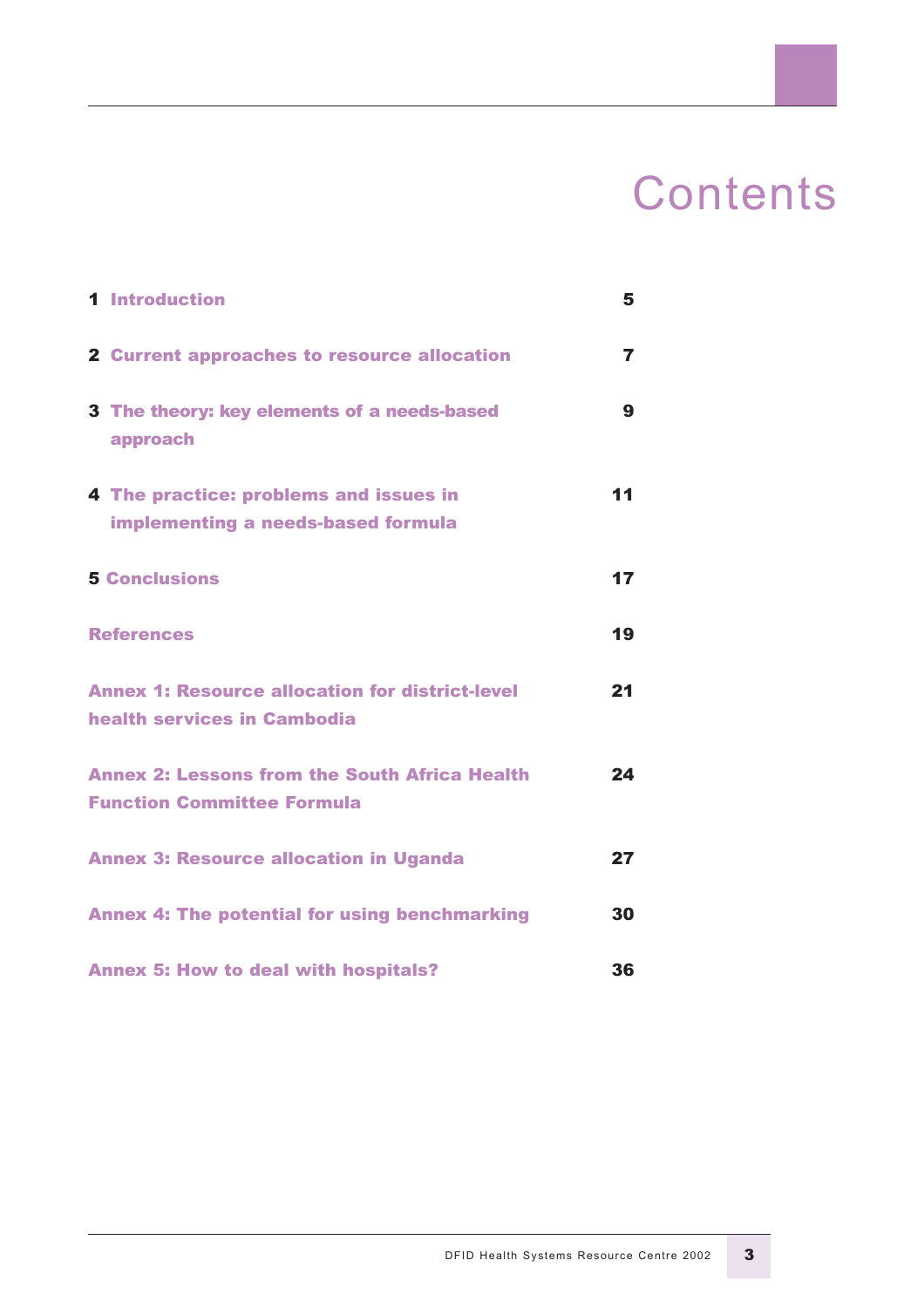## 1 Introduction

The way in which a country finances its health care can have a major bearing on the access to health services enjoyed by its poor. National health policies generally set out a strategic goal of ensuring equal access to essential health services for all on the basis of need and irrespective of ability to pay, or some variation on this theme.

Health financing impacts on this goal in two ways:

- on the supply side by ensuring that essential services are adequately financed and delivered;
- on the demand side by reducing financial barriers to access and by making sure that funds are raised and services delivered in ways which are affordable to all.

In a typical low-income country, where only \$3–5 of public funds per head is available for the health sector, such an ambitious goal is probably unrealistic no matter how well resources are allocated and used. In practice, there will often be significant inefficiency and inequity in both allocation and use of resources. This clearly raises the question as to whether, and how, financing policies could be made more pro poor.

Put simply, health financing can be broken down into the following elements:

- funding how revenues are raised, from general taxation, indirect taxation, social insurance or out-of-pocket expenditure;
- $\blacksquare$  allocation how these resources are allocated and used;
- $\blacksquare$  payment of providers the way that providers are reimbursed for delivering services, through salary, fee for service, capitation, diagnostic-related groups, global budgets etc.

The intention of this paper is not to cover all of these issues as many have been addressed elsewhere. A broad overview of the first two areas is covered in *'Health financing: designing and Implementing pro-poor policies'* (HSRC Bennett, 2000), Wagstaff is undertaking work on equity in health funding, and the issue of provider payments is covered in some detail by Barnum, Kutzin and Saxenian (1995). This paper focuses on a specific area of health financing, the allocation of public resources,<sup>1</sup> and the extent to which different approaches enable poor people to access essential services.

Public funds may play a relatively modest role in terms of overall health expenditure. However, they are usually the only funds over which Ministries of Health have direct control and are also often the key source of financing for the services used by the poor.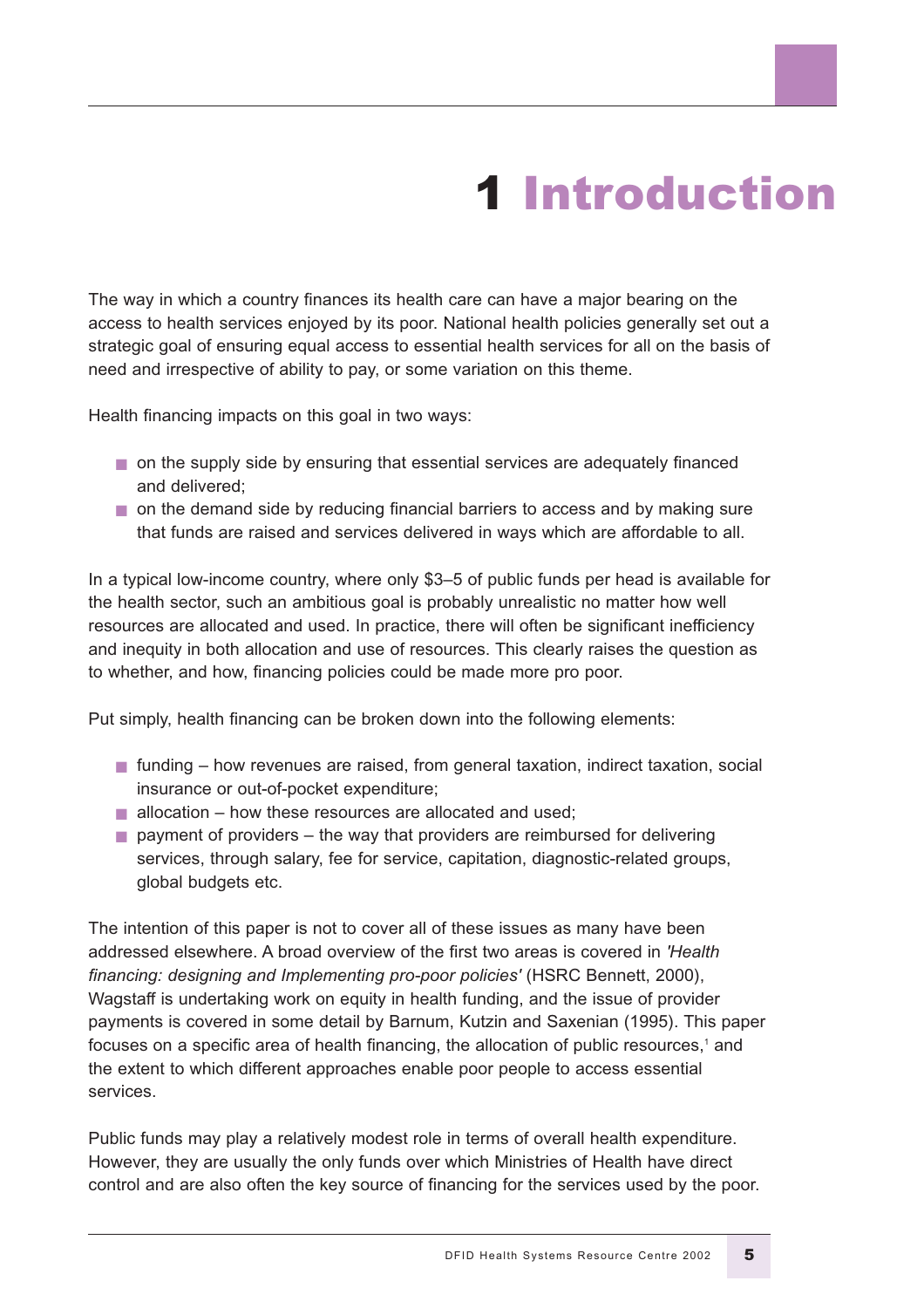Still, they cannot be viewed in isolation: as Bennett (2000) points out, 'whether or not the financing system as a whole is pro poor depends crucially on how the different financing systems interact'. It is important, therefore, to assess the extent to which public resources can be made pro poor in their own right but also in terms of their interactions with other financing mechanisms such as user fees in public facilities, and also with broader health systems changes such as decentralisation.

This paper attempts to set out how a country might, if it wishes, begin to allocate public resources in ways which promote better access by the poor to essential services. It is intended to support judgements about current and proposed approaches to the allocation of public resources. This is increasingly important given the shift in donor approaches away from project aid towards support for sector-wide approaches and the promotion of poverty reduction strategy papers which require donors to make broader judgements about health systems performance than previously.

The paper draws on experiences and lessons from a number of countries in which the Department for International Development (DFID) has been working and identifies some of the key problems and issues related to design and implementation. The paper includes three short case studies on Cambodia, South Africa and Uganda (Annexes 1 to 3). It also includes two annexes on the potential for benchmarking and on allocation to hospitals (Annexes 4 and 5).

#### **Notes**

1 Defined as funds available to a central Ministry of Health from all sources. This would include support from donors but not resources raised at lower levels within the public sector, e.g. at district level or facility level. It also focuses on the issue of service delivery and not on the broader regulatory role of the Ministry of Health (MoH). The issue of balance between these functions is an important one. Does it really make sense for a MoH to devote 90 per cent of its effort to 10 per cent of total expenditure?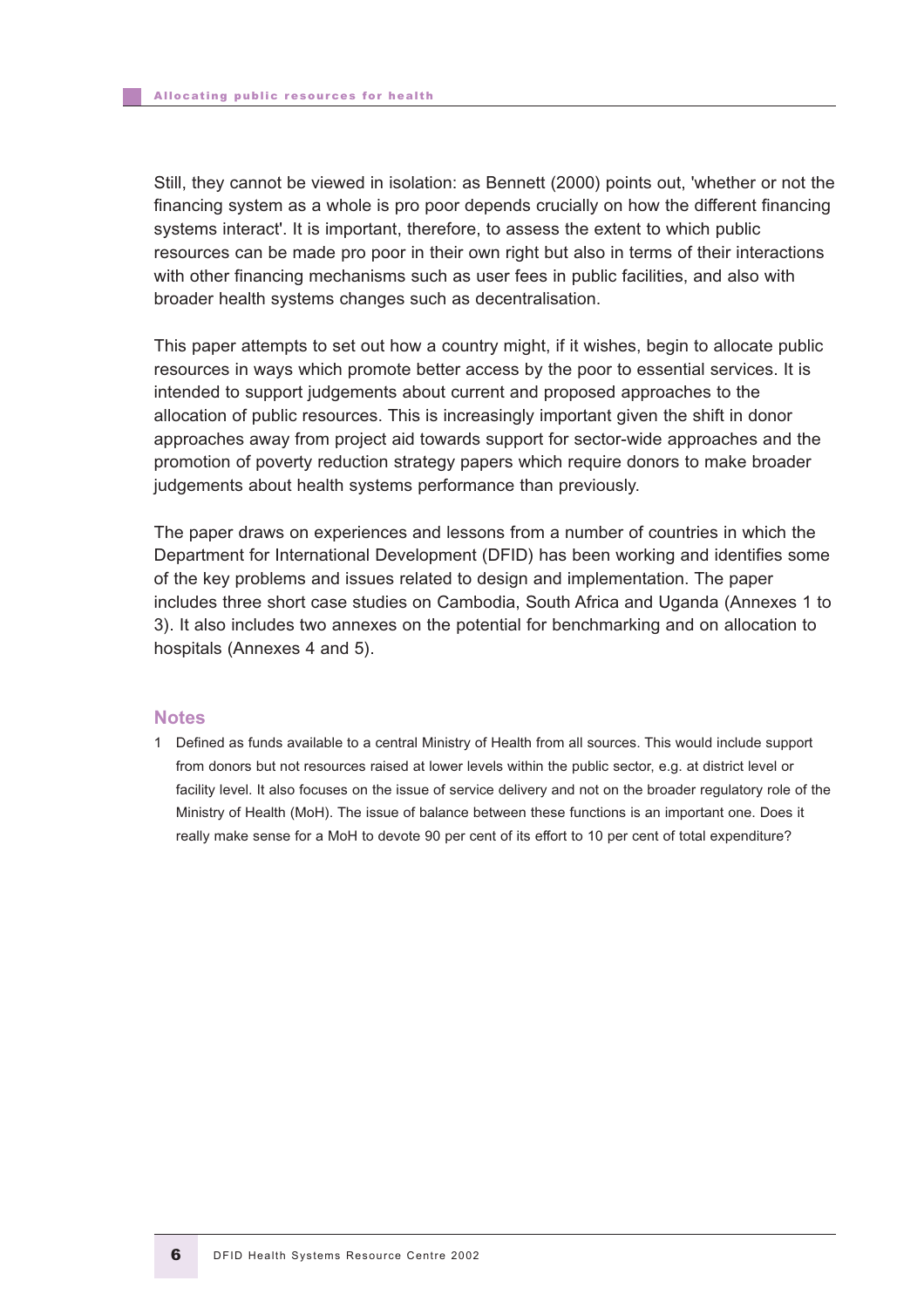### 2 Current approaches to resource allocation

Resource allocation, at its simplest, is the process by which available resources are distributed between competing uses. It is not an end in itself; rather it is a means of achieving a particular goal. Ministries of Finance, for example, are interested in the allocation of resources between sectors as a means of achieving overall national goals such as full employment, security and the like. Ministries of Health usually see it as a means of improving access to essential services for all.

A number of broad approaches to resource allocation can be identified.

#### Negotiation and political 'compromise'

Typically, the distribution of health resources is heavily influenced by more vocal, urban populations and by political and other vested interests. The result is that health systems are not geared towards serving the health needs of the population (especially those of the poor), and resources are heavily concentrated in highly visible, urban hospital settings rather than on essential health services. Although this is recognised as inappropriate, in many countries the share of resources going to the hospital sector is actually increasing at the expense of primary care, as in the example of Nepal below.

| <b>Trends in budget allocation shares (per cent) by major</b><br><b>components - Nepal</b> |         |         |         |         |         |
|--------------------------------------------------------------------------------------------|---------|---------|---------|---------|---------|
| Category                                                                                   | 1991/92 | 1993/94 | 1995/96 | 1996/97 | 1997/98 |
| Primary Care:                                                                              | 76.8    | 72.8    | 63.4    | 63.9    | 57.2    |
| ■ Service Delivery                                                                         | 34.8    | 34.0    | 34.0    | 26.6    | 24.9    |
| ■ Support Services                                                                         | 6.3     | 61      | 77      | 79      | 76      |
| ■ National Health Programmes                                                               | 35.7    | 32.7    | 21.7    | 294     | 24 7    |
| <b>Health Policy and Management</b>                                                        | 5.7     | 4.4     | 3.2     | 25      | 25      |
| $H$ ospitals <sup>2</sup>                                                                  | 14.6    | 20.0    | 30.0    | 30.6    | 37.5    |
| <b>Traditional Medicine</b>                                                                | 2.9     | 28      | 3.4     | 3.0     | 2.8     |

### Incremental budgeting

Resources tend to be allocated as they always have been in the past rather than according to any concept of need. Each facility (for example, a health centre) receives a certain allocation which is usually increased (or decreased) by, say, 10 per cent each year in line with the overall increase (or decrease) in the health budget. There is a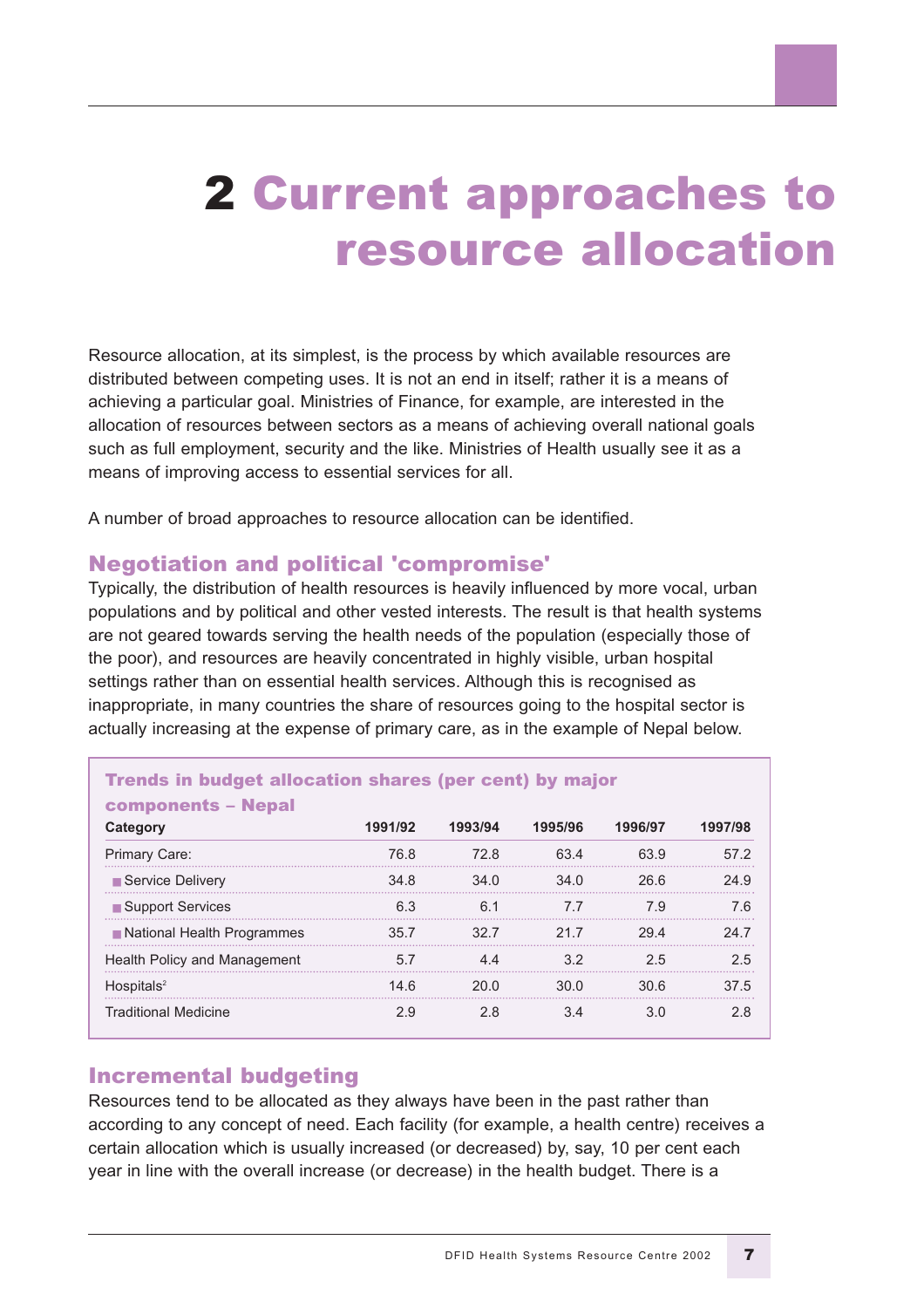certain logic to this in the short term: it makes sense to provide funds for services you have already and use your current infrastructure efficiently. However, with infrastructure and services often poorly distributed this can mean significant inequity in the allocation of resources and in access to services. An incremental approach serves only to perpetuate this inequity.

#### Allocation according to health care needs

Some countries have begun to allocate resources on the basis of perceived health needs. The approach can be done judgmentally (based on subjective views of needs) or statistically (based on more objective indicators of need).

In most low-income countries the current approach is usually a mixture of both methods. Shifting towards a pro-poor allocation approach based on health needs implies a significant break with tradition. Countries wishing to do this need to consider how, and how quickly, to make the transition.

#### **Notes**

2 District hospitals are covered under primary services.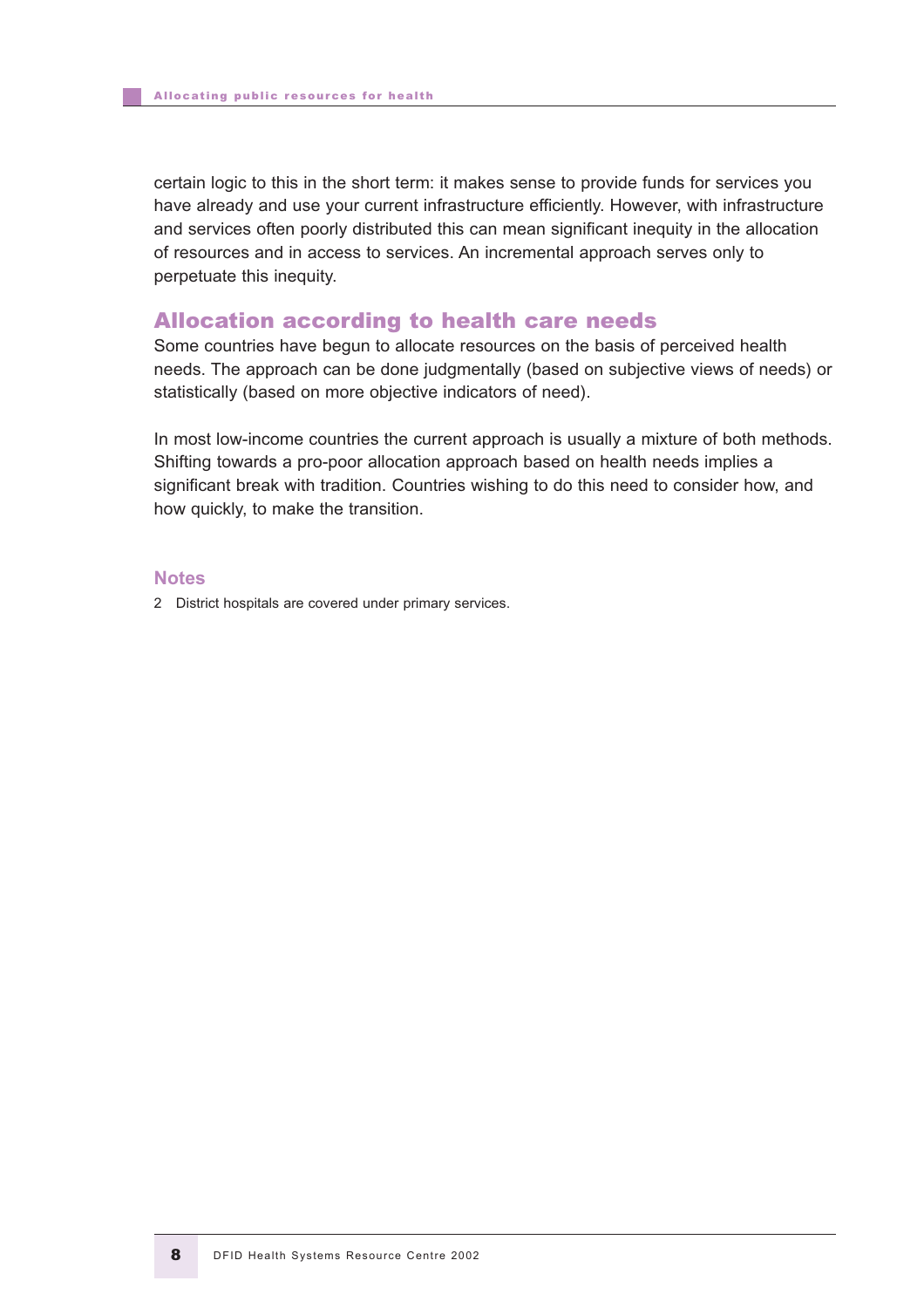### 3 The theory: key elements of a needs-based approach

#### Developing an operational definition of equity

An important first step is to decide what a needs-based approach is expected to achieve. Equity, in itself, is a rather vague concept; it could relate to equity in terms of a number of things – inputs, outputs, access, outcomes etc. DFID, other UK government departments and many governments have generally taken equity to be related to access to services within the health sector, given the close correlation between ill health and poverty. But access, by the same token, can be equally difficult to define and utilisation of services is often taken as a proxy. A key question at the outset, therefore, is whether policy statements about health goals are sufficiently meaningful to be translated into resource allocation decisions at national, provincial, district and even facility level.

#### Developing a needs-based allocation formula

The main components of a needs-based resource allocation formula should reflect the main reasons why health needs vary. The following proxies<sup>3</sup> are generally used:

- $\blacksquare$  population size a greater number of people will present with a greater health needs;
- $\blacksquare$  age and sex profiles of populations the very young and very old have greater health needs than the general population, women have greater health needs than men;
- degree of relative/absolute poverty poverty causes ill health and vice versa.

Of these, population is by far the most important.

However, a needs-based formula alone will not guarantee equal access. Other factors also should be taken into account.

#### **Differing costs**

The costs involved in delivering similar services in different locations can vary widely. They can, for example, be far higher in remote rural areas where transport costs are higher and staff may need to be paid remote area allowances to get them to work there. Staff productivity will also be lower if they have to spend time travelling to outlying clinics.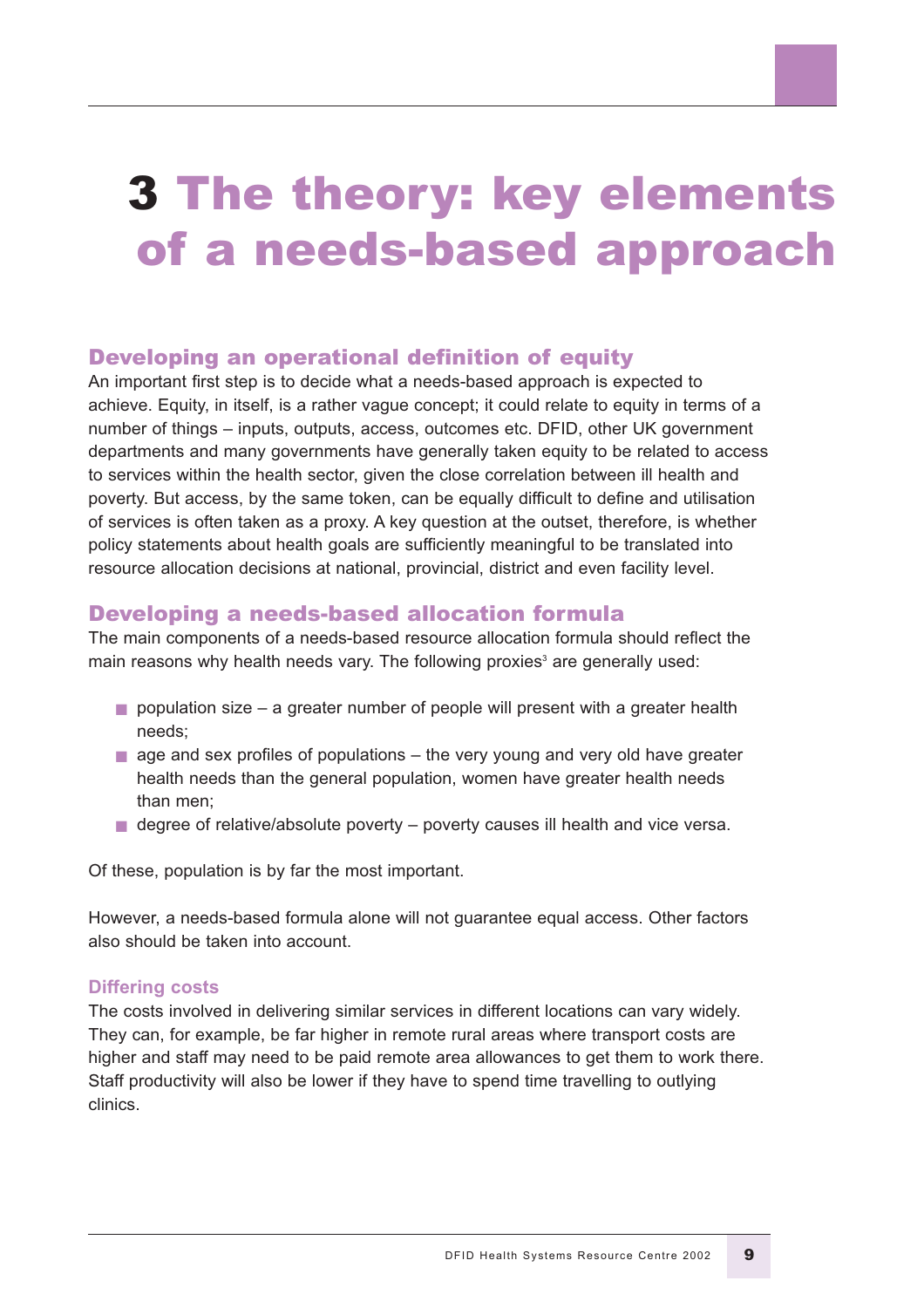#### **Other funding sources**

The resources available to government for allocation may represent a relatively small proportion of overall health expenditure. Typically, private out-of-pocket expenditure accounts for 50–70 per cent of total health expenditure in low-income countries. Although much of this is spent by the better-off in urban areas on non-essential services, some may be spent on essential services (especially those provided by the private notfor-profit sector). If we are interested in equal access to essential services this needs to be taken into account. South Africa, for example, has begun to address this issue by excluding medical aid scheme members (who are the formally employed and, therefore, generally well-off) from the base population when considering how to allocate public funds. However, allowing for other funding sources, particularly private payments for health, requires accurate data on expenditure. This is rarely available, although the situation is improving as more countries introduce and undertake national health accounts exercises. This issue is generally less of a problem in higher income countries, as public expenditure tends to account for a far higher proportion of total health spending.

Focusing on public resources alone, the situation is further complicated by the fact that a significant proportion of public health expenditure may be provided by donors. Although such support has usually been negotiated and agreed with governments, the results can still be extremely inequitable. Some districts may benefit from district support projects; others may be ignored. This is not a problem if funding reflects relative needs, but in practice it rarely does. Although such donor interventions are often justified on the grounds that they are pilot operations and will be replicated if successful, they are rarely rolled out. Only where donors have been willing to provide general budgetary support, with donor expenditure fully reflected in government books (for example, through a sector-wide approach process (SWAp)) can this problem begin to be addressed. Otherwise, governments may need to make adjustments. In the case of Uganda, for example, central allocations to districts receiving large inputs from NGOs and donors were reduced as a means of promoting greater equity in overall resource flows.

#### **Notes**

3 If a formula approach is to be adopted we require some proxies for need as it is not possible to measure this directly. The degree of ill health is usually taken to be a good proxy of outstanding health care needs, and for the purposes of this paper the Basic Package/DALYs approach is taken as a starting point. However, this approach has been controversial, but since there is an extensive literature on the measurement of health needs this issue is not covered here. In practice, good data is rarely available on the burden of disease at district level, so proxies need to be used.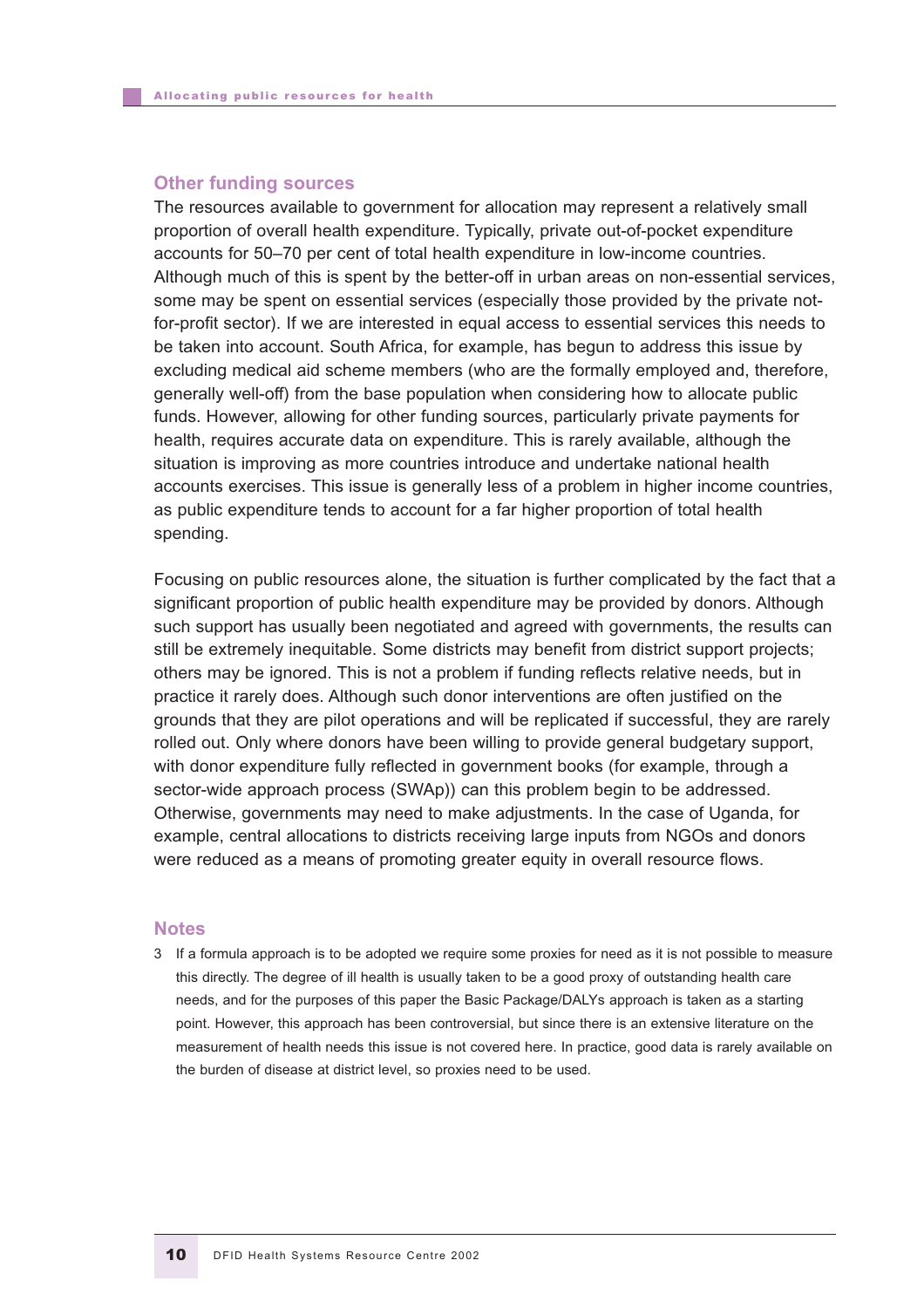### 4 The practice: problems and issues in implementing a needs-based formula

Although the principles underlying an appropriate approach to resource allocation – a population-based formula weighted for needs with allowance for differing delivery costs and other funding sources – hold universally, its application obviously will differ according to specific country circumstances. In some countries urban services may be relatively expensive to deliver; in others there may be specific geographical features, such as island-dwelling populations, which affect costs. Factors such as a sensitive security situation or the presence of refugee populations with special needs will also impact on the formula, as they create significant resource implications.

There are a number of additional practical problems involved in implementing this type of approach of which policy-makers need to be aware.

#### Issues specifically related to resource allocation processes

#### **Access to reliable and timely data**

In low- and middle-income countries the availability of reliable, timely data is a major problem which prevents the development of effective resource allocation formulae. The lack of precision in measuring even the basic data such as population size is the key constraint. Even within the UK the discrepancy in population counts has been estimated to vary from 6 per cent to +25 per cent across health authorities. In Nigeria, the devolution of funds to the ever changing number of states depended crucially on population counts, which were shown to be completely misleading in the last census.

If appropriate resource allocation formulae are to be developed, it is important that information systems begin to generate the necessary supporting information, rather than focusing purely on health status and immunisation data, which is often the case. Current information systems collect very little, if any, data on the very poor; even exercises such as national population censuses generally fail to pick up the very poor (in *Assessing the Health of the Poor*, 2001). There are also major problems in getting reliable data on small populations, which make it difficult to make reasonable allocations below the district level.

In the developed world, relatively sophisticated resource allocation formulae have been developed. These have been better able to capture the variables affecting poverty and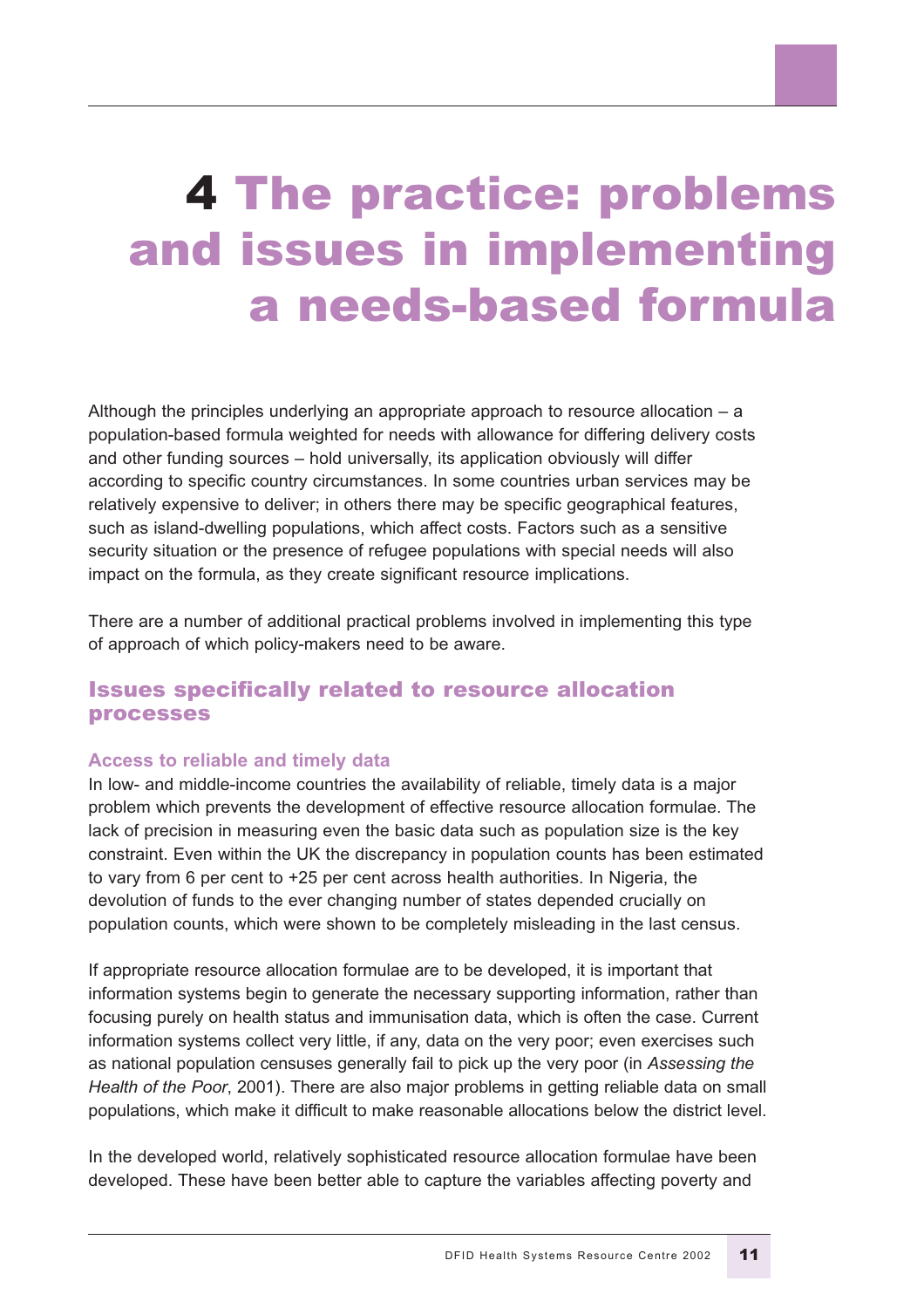health need and have proved to be more sensitive to health needs. Low-income countries with weak data systems should not be encouraged to go down this route. However, where there are attempts to improve data collection for other reasons it might well be appropriate to search for more sensitive formulae.

#### **The potential to create perverse incentives**

There is a danger that the choice of data could create perverse incentives. There may be incentives to exaggerate population or other factors which make up any allocation formula. Similarly, if death rates are used as an index of relative need this might create an incentive not to treat the sick. Self-reported morbidity measures, although simpler to use, may also lead to different results than would more objective measures. It is difficult to avoid this problem but it needs to be borne in mind when selecting measures of ill health or poverty.

#### Whether to exclude certain services from the formula

A key element in defining essential services is deciding who should deliver these services and, therefore, who needs resources. Some essential services may be considered national services and resources 'top sliced' (i.e. taken from the overall pot before allocation of the balance to lower levels) and not included in any allocation formula. Some services may be considered regional. Hospitals with responsibility for providing defined services to a number of districts will require a budget held at a regional level. Other services may be defined at district level. The allocation of resources to the hospital sector is an extremely important one, not least because of the amount of funds involved, and is often best dealt with separately. This issue is covered in detail in Annex 5.

#### **Whether to earmark funds to particular uses**

Many countries have developed an essential health package heavily influenced by the methodologies set out in the *1993 World Development Report* (WDR). The content of an essential service package is obviously extremely important. Ensuring equal access to an inappropriate range of services does not get us very far – a pro-poor policy requires a pro-poor essential package. In many cases essential packages have proven to be vaguely defined, setting out a range of services but giving little detail on who is to provide them, how they are to be delivered, how many services are to be delivered and to whom. Although many of the interventions outlined in the 1993 WDR basic package do address the health needs of the poor, this is by accident rather than design since the criterion for identifying the interventions included is cost-effectiveness not equity.

#### **Deciding on a realistic time frame for reallocation of resources**

Given the existing degree of inequity in many countries, the time frame required to achieve the desired reallocation is likely to be substantial. It may not be possible, therefore, to achieve the required reallocation in the short term. Even if there is a willingness to reallocate resources, a key question is how rapidly this can be achieved,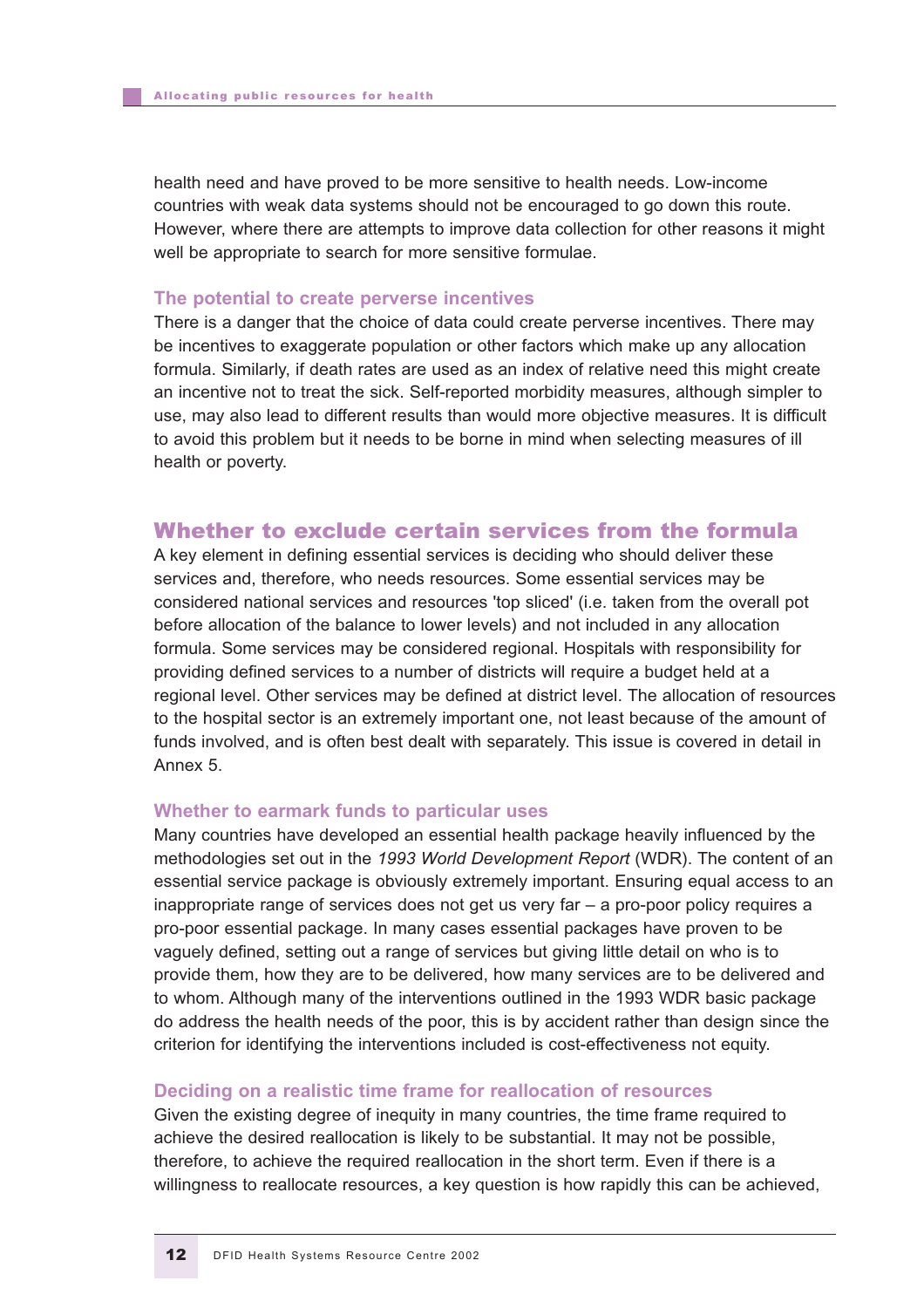both politically and technically. Where 80–90 per cent of costs are fixed in the short term, even a small reduction in resources can have a major impact on performance, especially in a situation where non-salary resources are already being heavily squeezed.

The RAWP<sup>4</sup> approach in England is widely perceived as a success story in this respect. It has achieved a gradual, but significant, shift in resources (away from the relatively overfinanced south to the underfinanced north) since it was introduced in the mid-1970s. This incremental approach has relied largely on allocating any real growth in the budgets to under-resourced areas. A general leveling-up of budgets took place over time, thus avoiding the need for absolute budget cuts. In the case of post-apartheid South Africa, there was significant political commitment to a radical shift of resources away from the relatively prosperous  $PWV<sup>5</sup>$  area. The allocation to the poorer Northern Province was expected to increase from 6–7 per cent of the total share to 15 per cent over a five-year period, whilst funds for Gauteng (formerly PWV) were to decline from 25 per cent to 17–18 per cent, a significant reduction in real terms. Moreover, 30 per cent of this shift was expected to occur in the first year. Not surprisingly this proved impossible. Gauteng received extra support in the short term and Northern Province was unable to absorb the additional funds effectively.

The potentially long time frame raises further concerns about the difficulty in sustaining commitment over a long period. Whilst any proposed reallocation of resources should be reflected within a 'medium-term expenditure framework' (if it exists), these generally only cover a period of three to five years, which may not be sufficient. Some countries are developing longer-term visions for their health sectors, such as the long-term health plan in Nepal, Vision 2020 in Andhra Pradesh. Although such approaches are welcome, they often refer to principles and aspirations without setting these within a resource framework. Although it is difficult, of course, to project resource availability so far into the future, countries should be encouraged to assess resource implications, if only because this serves to generate useful discussion about priorities.

It may be easier to secure a more rapid shift in resources if funds are earmarked to specific purposes and in ways which are seen to be fair and acceptable by the population. One way might be to earmark funds for those districts which need to catch up. However, this can have significant drawbacks. The temptation is often to broaden coverage by building more facilities, which often leads to major problems of sustainability further down the road. One possible solution might be to encourage countries to develop national infrastructure development strategies, which would enable them to prioritise future capital investments (rather than respond opportunistically when donor funds appear). This would ensure the expansion is consistent with the human and financial resources available to operate and maintain them. Another similar approach might be to set aside earmarked funds to cover both capital and necessary recurrent costs, so that poorer districts can meet minimum service standards. The National Minimum Needs Programme in India and the proposed Equalisation Grant in Uganda are examples of this.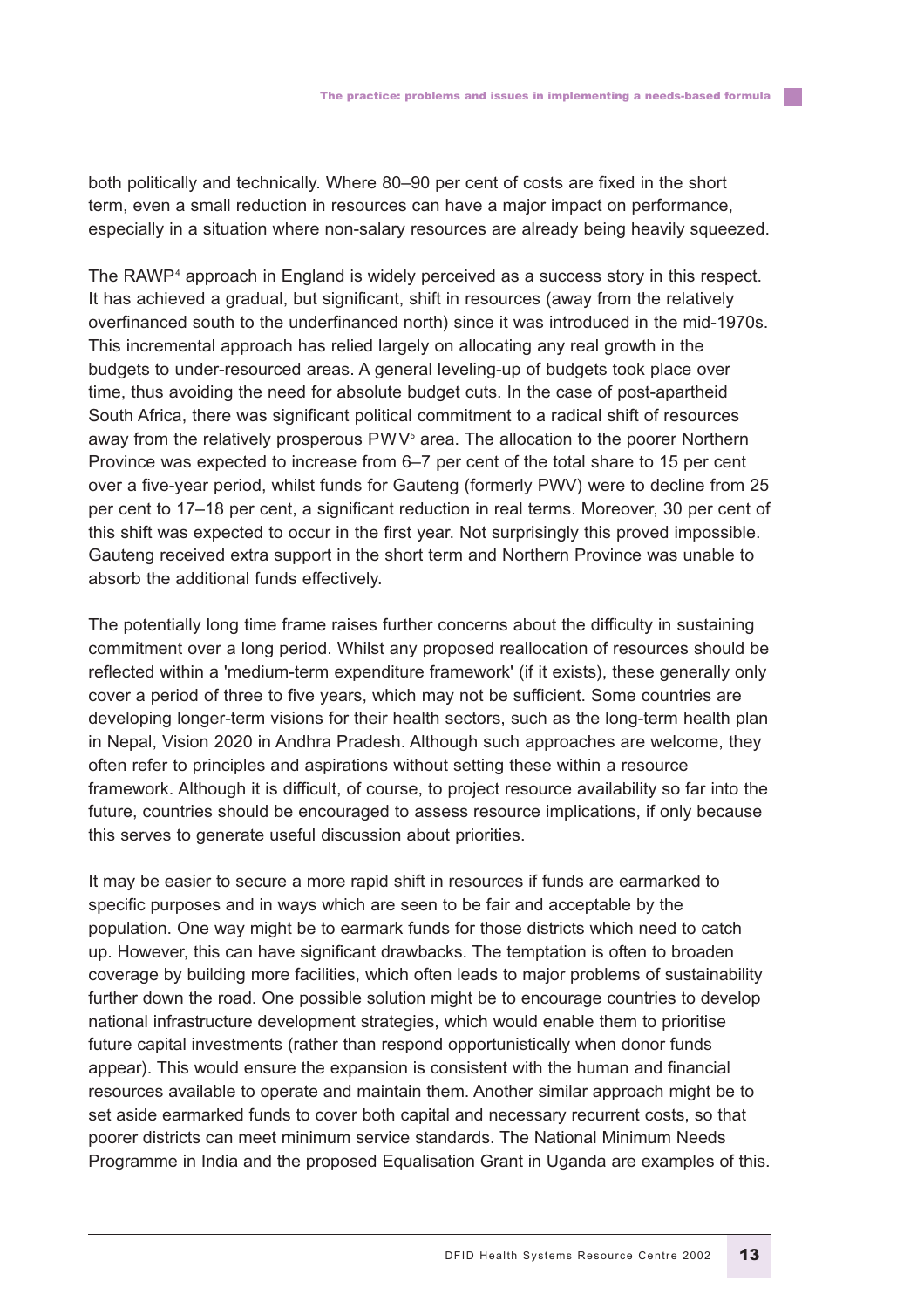#### **What to do in the short term**

In the short term it is inevitable that resources will need to be, in part at least, facility based. If this is the case, it raises the key question of how much a facility needs to function effectively. There is no easy answer to this, although it may be possible to get ideas from the experience of well-functioning facilities inside the country (in public or private sectors) and from broader international experience.<sup>6</sup> It may be possible to begin to allocate resources to facilities in ways that make the long-term transition easier. Facilities often receive funds according to bed numbers, which make no distinction between hospitals that are busy and those that are not. To counteract this, a number of countries have tried relating allocations to workload, basing workload on some composite measure of all the services the facility provides. Although far from perfect, this approach begins the process of relating resources to needs. Such an approach is fine if workload data is accurate and can be validated, but it does provide a strong incentive for facilities to exaggerate activity and undermine the whole process.

#### **The need to review and update formulae over time**

Changes in population, whether from general population growth, migration or changes in the population structure, need to be taken into account. Where countries are rapidly urbanising, as is the case in many low- and middle-income countries, this can help accelerate the reallocation process as the increasing numbers in urban areas gradually absorb the 'excess' resources.

#### **The need for complementary systems changes to support resource reallocation**

Whilst changes in the proposed allocation of resources can be made at the stroke of a pen, making them work as intended will need complementary systems changes. For example, in Uganda, when resources were allocated to the mission hospitals for the first time, it proved necessary to develop guidelines for the use of the funds and simple service agreements to ensure value for money. This implies new tasks for Ministry of Health staff.

#### **How far to decentralise budgets**

Some countries have looked at the decentralisation of budgets to administrative units below the district level. This is understandable, as there is clear evidence that health need varies significantly *within* districts as well as between districts, but it is often neither practical or cost effective. It creates additional problems in terms of the extra data requirements implies, increases risks as budgets are set for small populations, and increases the transaction and administrative costs in the resource allocation process.

#### **Possible conflicts between health policy objectives**

Where health systems are highly decentralised decision-makers may not be able to set budgets and allocate resources directly. Instead, they may have to rely on more indirect approaches to influence the overall allocation pattern. In some countries, districts receive funds through a block grant and there may be no specific allocation to the health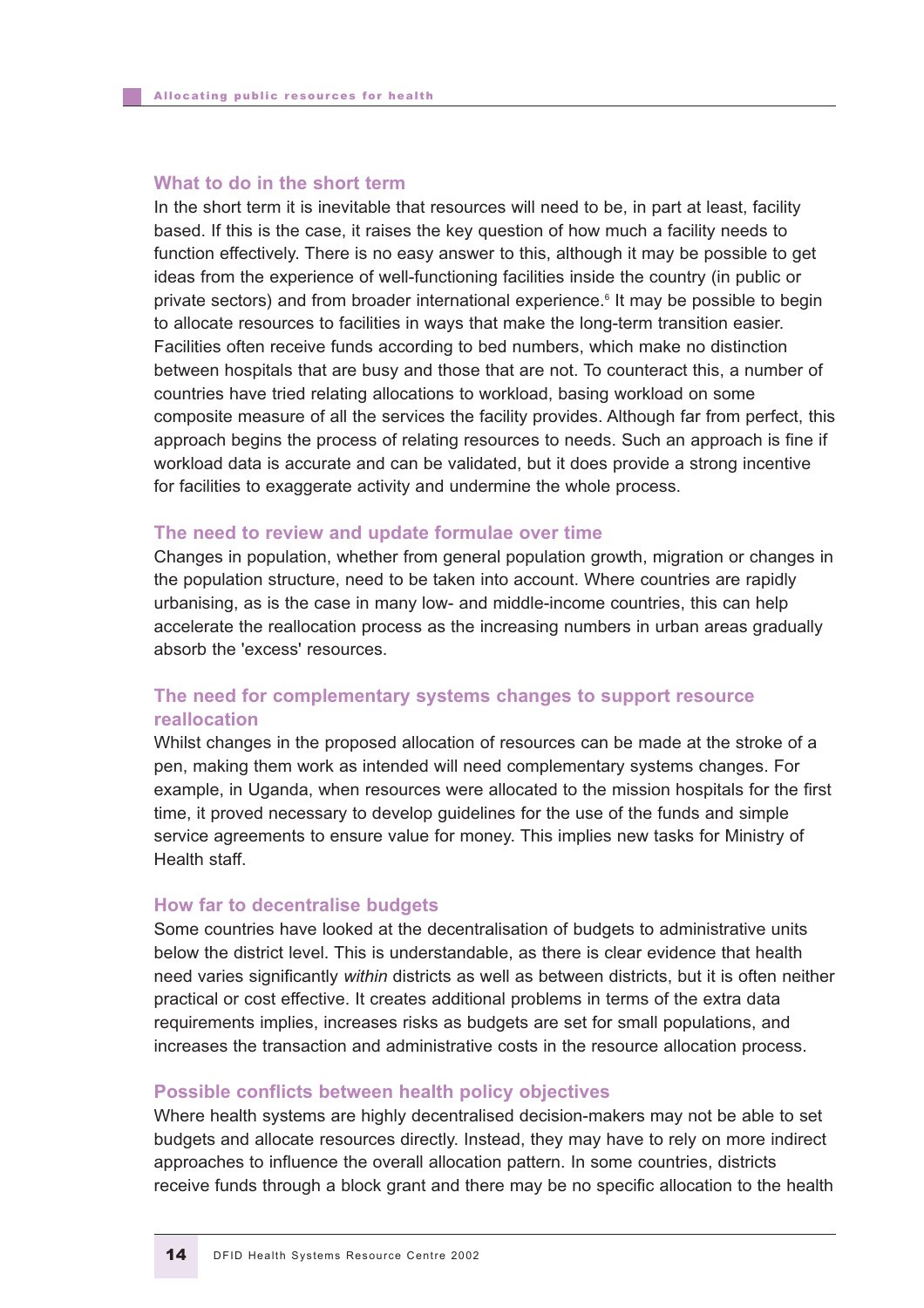sector. In the case of Uganda (see Annex 3), the amount of public funds spent on primary health care at the district level declined dramatically following decentralisation, despite it being a clearly stated national priority. The response here was to shift back towards a direct allocation approach in the short term by earmarking funds to the health sector. This has caused problems as it was seen by some as inappropriate recentralisation. Others saw it as a legitimate move by government to ensure national priorities were followed. South Africa, in similar circumstances, adopted a different approach (see Annex 2). Instead of earmarking funds, provinces are spelling out in greater detail the services which districts are expected to deliver. This largely dictates the resource requirements without having to set them out specifically.

#### **Broader issues influencing impact of needs-based approaches**

There is more to improving access than just allocating resources sensibly – this only represents one link in the chain. As they are not the main subject of the paper the following issues are only touched upon here. However, whilst not specific to the issue of resource allocation, they do need to be considered when assessing the likely impact of a reallocation of resources on the delivery of health services.

#### **The need for adequate financial management systems**

There is little point in starting down the road of allocation formulae if there are no effective mechanisms to regulate financial flows. In many low-income countries actual releases bear little relation to budgets and releases tend to be highly unpredictable, making resource planning almost impossible. Not only was only two-thirds of the 1997/98 conditional grant for primary health care released in Uganda, but releases were made in three tranches, with the last reaching the districts during the final few days of the financial year.

Care also has to be taken in interpreting expenditure data as it may be extremely misleading. In the case of Nepal, for example, staff posted to remote regions often try to secure deputations to more favourable locations. This practice is widespread, with the result that a great deal of expenditure recorded for the remote district is actually being used to deliver services in another.

#### **The need for adequate monitoring and supervision (performance management)**

There is little point in setting out targets and ensuring that resources reach the intended recipients if there is little prospect that the resources will be put to their intended use. How do we know, for example, if we reallocate resources from the generally better-off districts to the poorer ones in Ghana that we are not just taking services away from the poor in rich districts and giving them to the rich in poor areas? Or how do we know that a block grant intended to provide immunisation services is not being used to fund plastic surgery for the rich? Even worse, how do we know that the resources are not just being appropriated by corrupt officials?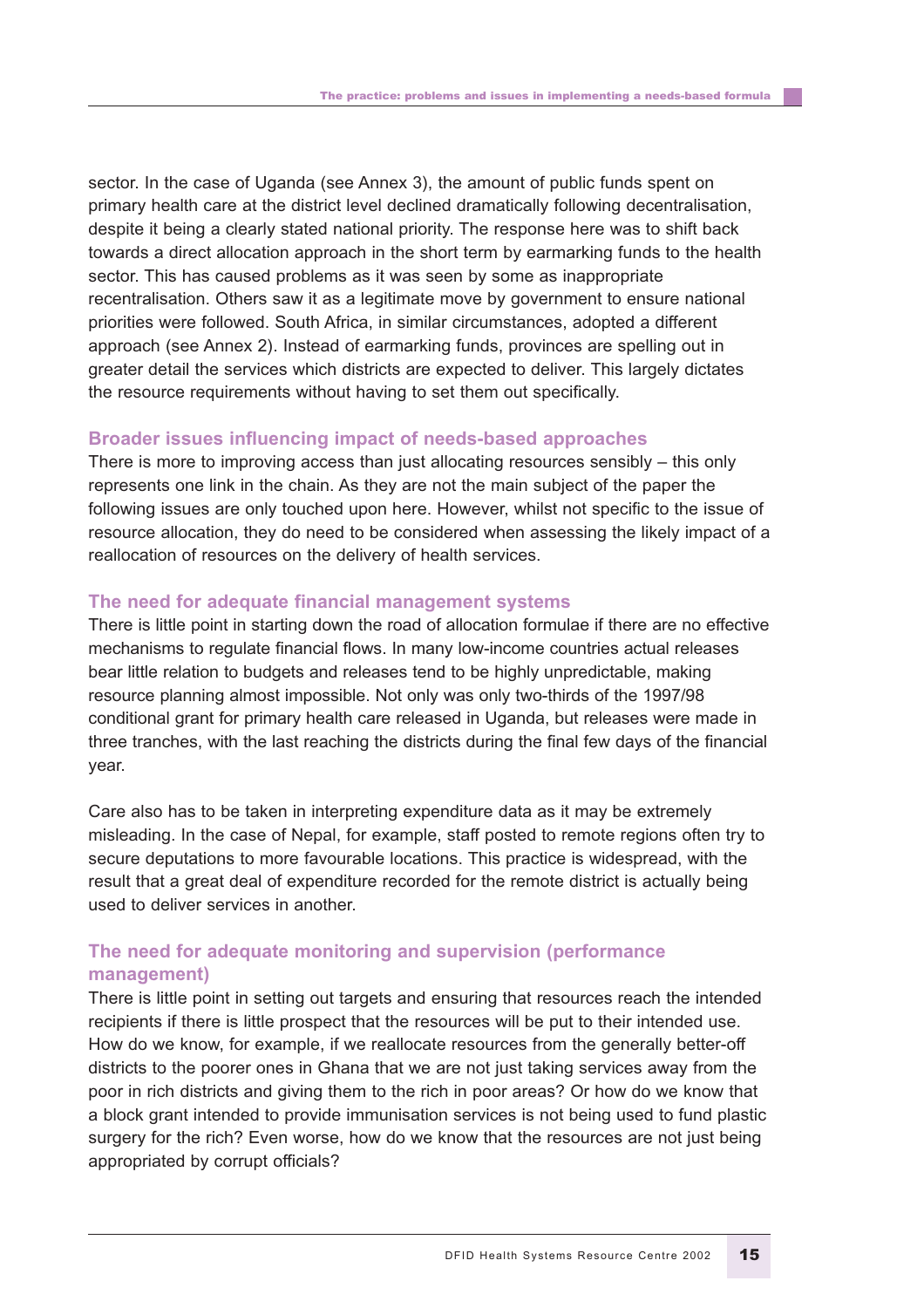#### **The need to manage uncertainty and deal with risk**

Resources can only be allocated according to projected or estimated needs and costs, not actual costs. Whilst these levels can be predicted with some accuracy from past trends, some uncertainty will always remain and there is a risk that the allocation will prove to be insufficient to meet actual health needs. This problem is particularly pressing where:

- $\blacksquare$  the population size is small the smaller the population, the smaller the risk pool and the greater the impact of a high-cost case on the overall annual budget than for a larger population. With decentralisation the trend is towards coverage of smaller population groups and catchment areas, which exacerbates this problem;
- the services covered are high cost and/or unpredictable;
- there are large and unpredictable cross-border flows or the population is changing rapidly – where people are more mobile, some will need to access care outside their district of residence. In the UK this issue was addressed by ensuring that the money follows the patient and making the district of residence responsible for the payment. However, within a low-income setting, where administrative systems for recording addresses of patients are poorly developed and inter-district service agreements difficult to broker, it is probably best to adjust the population size as part of the formula (e.g. increasing the allocation for those areas receiving many commuters), but otherwise to ignore the issue. However, if cross-boundary flows change substantially from year to year, this adjustment may inhibit health service development in under-resourced areas.

The aim of policymakers is (a) to reduce risks in the first place, and (b) manage the risks which inevitably remain.

The main lessons of relevance are that the risk is difficult to manage where population sizes are small and that district-based allocations are probably the best approach. Some allowance should be made for cross-boundary flows if they are significant, although it should be noted that these are often exaggerated, as distance is a major barrier to access, especially for the poor. Finally, where population size is changing, any formula needs to be regularly reviewed and updated.

#### **Notes**

- 4 Resource Allocation Working Party.
- 5 Pretoria Witwatersrand Vereeniging.
- 6 The potential of benchmarking is discussed in greater detail in Annex 4.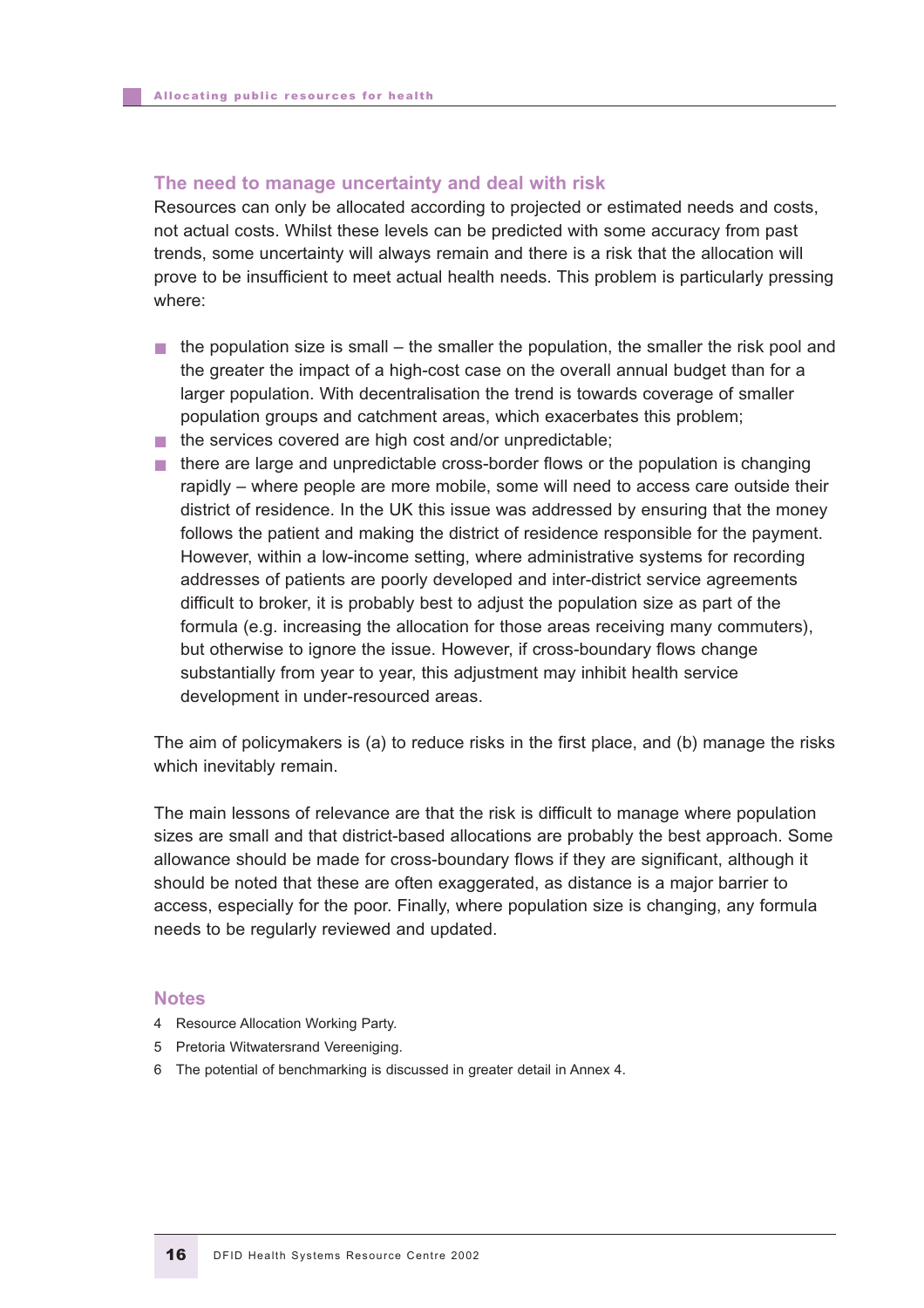## 5 Conclusions

In terms of overall reforms in the health sector, changes in resource allocation are amongst the most simple to make and are often amongst the earliest and most visible. In deciding whether to develop new approaches to the allocation of resources it is important to assess the likelihood of achieving the desired impact. Experience shows that this requires a number of preconditions to be met:

- data must be available to support the process:
- there needs to be supporting changes and improvements in overall planning procedures, particularly those related to personnel and capital planning and management;
- there must be basic capacity to regulate financial flows, i.e. to ensure the resources get to the intended destination;
- there must be a reasonable likelihood that the resources are put to their intended use and reach the intended beneficiaries, and the capacity to monitor whether they do.

Many of these may not be feasible in low-income, capacity-constrained settings.

What follows are the more specific lessons.

- The resource allocation process must be developed around sectoral goals with clear targets; the actual allocation of resources can be an extremely good indicator of whether countries are adopting pro-poor policies.
- Effective implementation requires that:
- (a) the definition of equity at a macro level is consistent with any existing pro-poor health policy (recognising that a needs-based approach is not necessarily pro poor);
- (b) the definition can be translated from a national to a provincial or district level;
- (c) data exists at the lower level for the formulae to be reliably calculated;
- (d) there is a political willingness to deliver at all levels.
- Any approach to the reallocation of resources should be fully reflected in any medium-term expenditure framework. It has to be recognised that the reallocation process may take longer than the period covered by existing financial frameworks.
- Formulaic approaches are more objective and more transparent than alternatives, making the process less subject to negative external influence. This is often more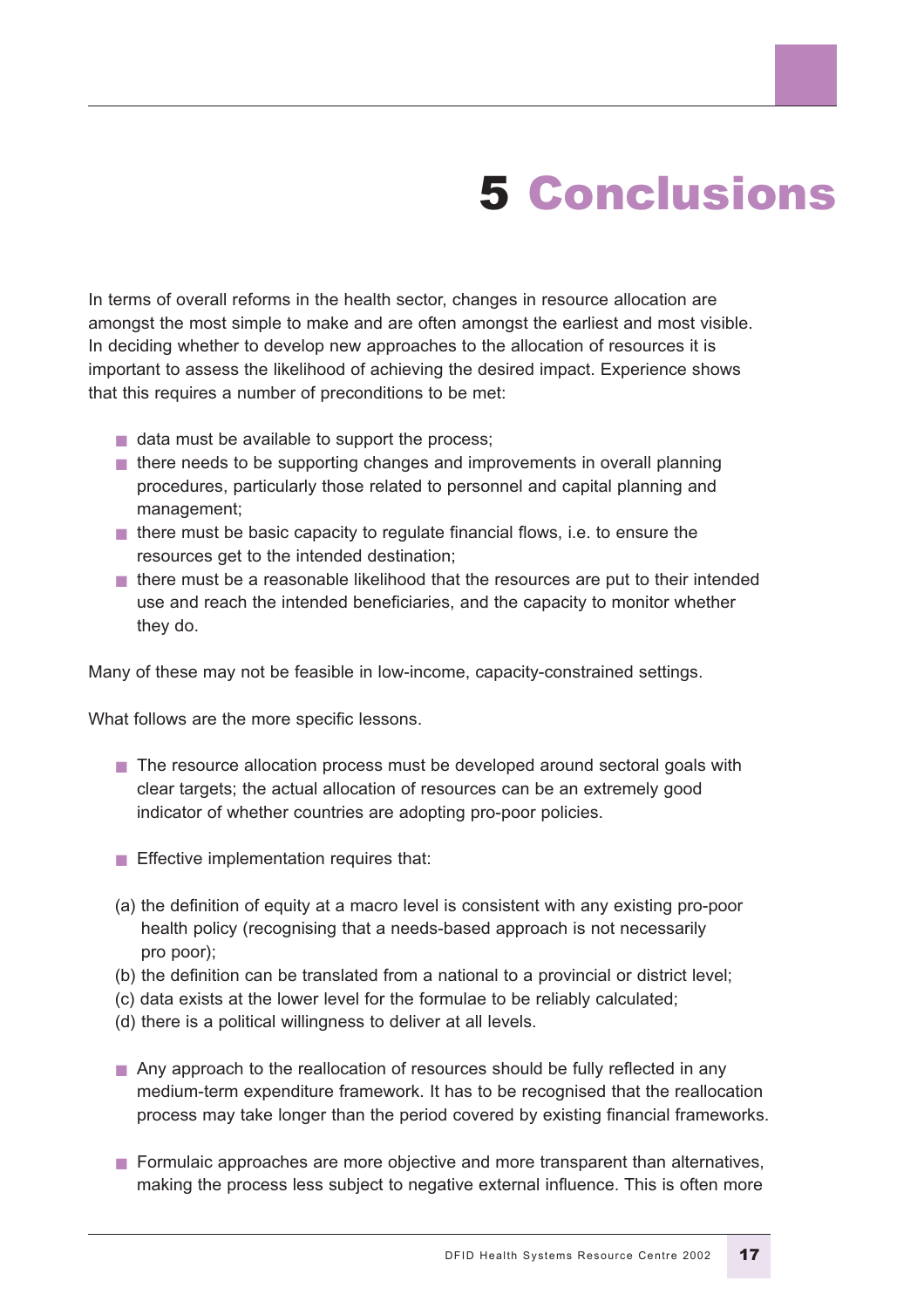important than the quality of the formula itself. The downside is that reliance on a formula may result in the development of a 'formula industry', with different groups lobbying for approaches which favour their own interest. However, the resources devoted to developing formulae are trivial compared to the previous efforts put into lobbying, which is what they have mostly replaced.

A needs-based approach need not be necessarily pro poor. Other factors such as the costs of delivering services and other financing sources also need to be considered.

- Formulae require accurate and timely data which are rarely, if ever, present in lowincome countries. Data on key variables such as population can be extremely unreliable. More sophisticated formulae can be more sensitive to health needs; where data systems are adequate or improving changes to allocation formulae should be considered. Highly sophisticated formulae are, however, unlikely to be appropriate in low-income country settings as the data requirements are likely to be too demanding. Simple formulae based on population, age and sex with an adjustment for specific local factors should be sufficient. Formulae should be reviewed regularly and updated as necessary.
- Developing an appropriate resource allocation formula is important but it does not absolve central government from its responsibility for ensuring systems are in place to make sure that the resources are put to good use.
- Design of an allocation formula should take into account other financing approaches, such as user fees, to ensure consistency with overall goals for the health sector. The potential for introducing perverse incentives needs to be recognised and steps taken to prevent them or minimise their impact. However, the approach may come into conflict with other health systems changes, such as decentralisation. Negotiation will be required and a compromise will need to emerge.
- Hospital services pose particular problems and may require different approaches.
- Formula-based approaches are most useful for predicting the relative levels of resources required to meet the needs of larger populations over broader groups of services. Similar approaches for smaller populations or a narrow range of services introduce a significant margin of uncertainty. Some risk can be avoided; some will have to be managed.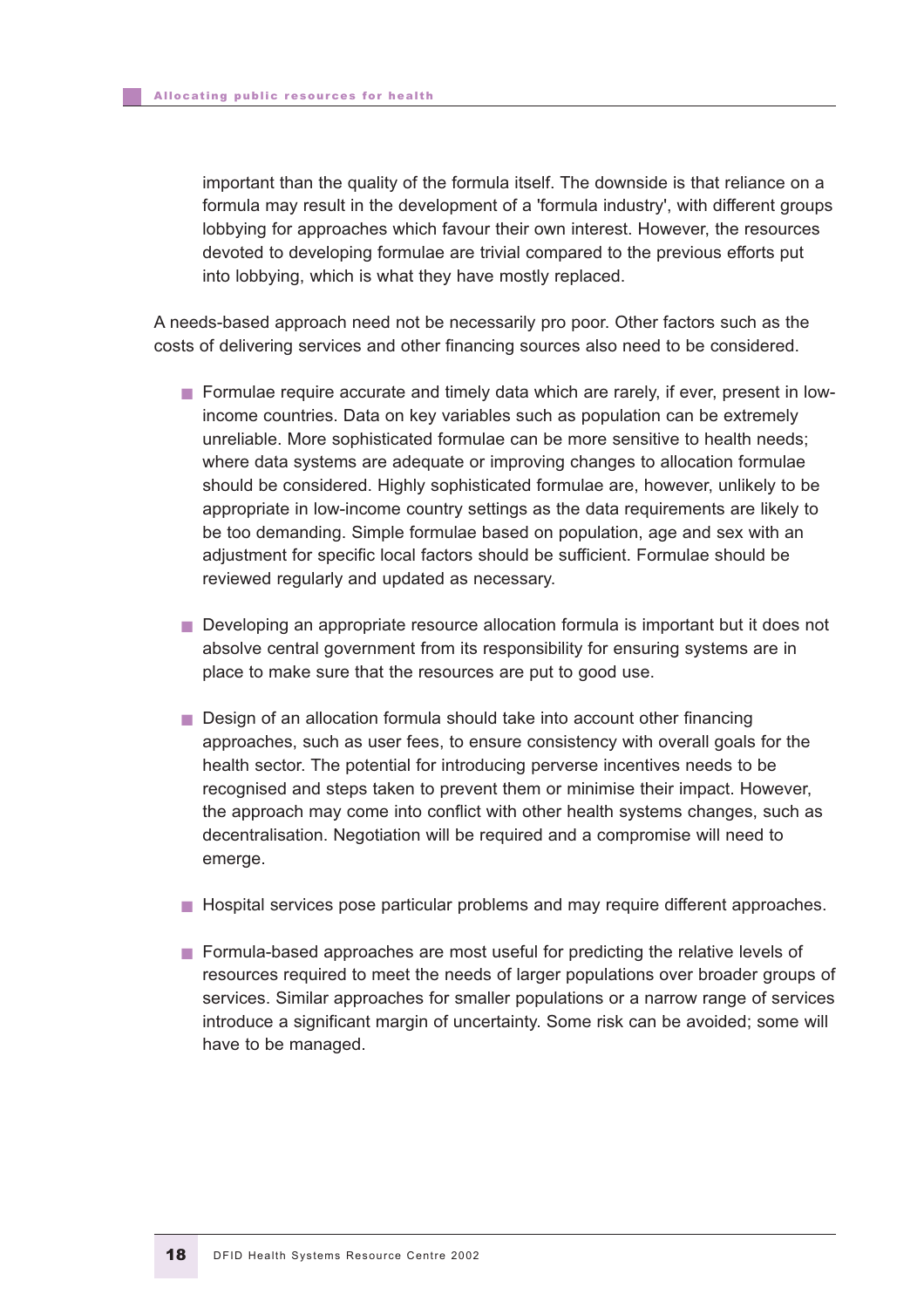### References

'Addis Ababa consensus on principles on cost sharing', in Education and Health in Sub-Saharan Africa, The forum on Cost Sharing in the Social Sectors of Sub-Saharan Africa, Addis Ababa 18–20 June, 1997.

Barnum, H., Kutzin, J. and Saxenian, H. (1995) 'Incentives and provider payment methods', HRO Working Papers 51, Human Resources Development and Operations Policy (HRO).

Bevan, G. (1991) 'Equity in the use of health care resources', Current Consensus WHO Division for Strengthening Health Services, Paper No. 3, Geneva: WHO.

Carr-Hill R., Rice, N. and Smith, (1998) 'Towards locally based resource allocation in the NHS', Centre for Health Economics, Discussion Paper 159.

Carr-Hill, R., Hardman, G., Martin, S., Peacock, S., Sheldon, T. and Smith, P. (1994) 'A formulae for distributing NHS revenue based on small area use of hospital beds', Centre for Health Economics, Occasional Paper.

Culyer, A. J. (1991) 'Health, health expenditures and equity', Centre for Health Economics, Discussion Paper No. 83.

Gilson, L. and Bennett, S. (2001) 'Health financing: designing and implementing propoor policies', London: DFID HSRC.

HSRC Toolkits:

Assessing the health of the poor: towards a pro-poor measurement strategy (2001) DALYs and Essential Packages (1999) Improving Hospital Performance (1998)

Mooney, G. (1982) 'Equity in health care: Confronting the confusion', Discussion Paper No. 11/82, Aberdeen: Health Economics Research Unit.

Rice, N. and Smith, P. (1999) 'Approaches to capitation and risk adjustment in health care: An international survey', Centre for Health Economics, Occasional Paper.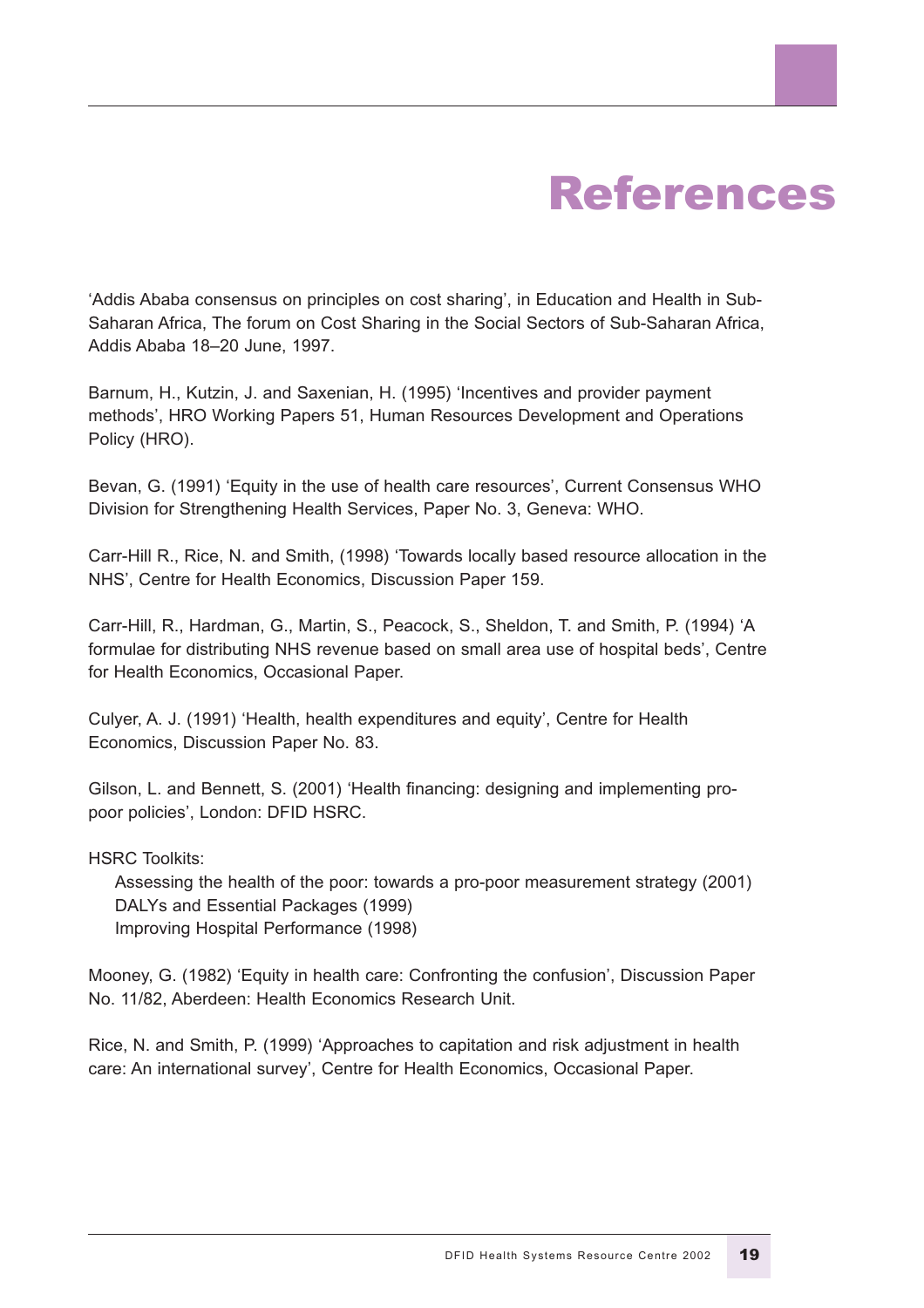Ross, K. and Levacic, R. 'Need-Based Resource Allocation', Paris: International Institute of Educational Planning.

White, K. (1976) 'Sharing resources for health in England', Report of the Resource Allocation Working Party, London: HMSO, DHSS.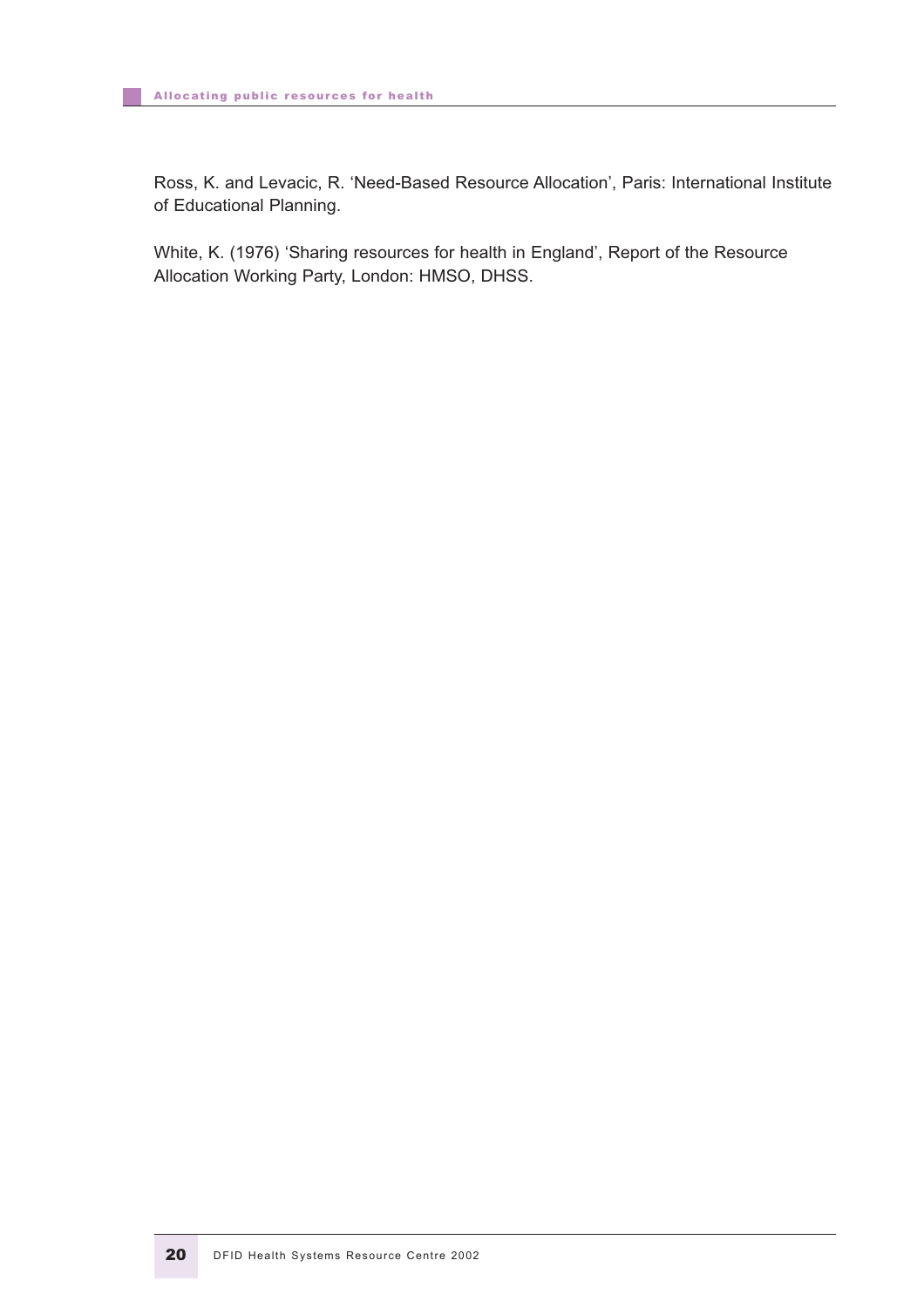### Annex 1: Resource allocation for district-level health services in Cambodia

In recent years in Cambodia, authority and responsibility for the annual budget preparation, negotiation and allocation has been transferred from local government to central sector ministries. This has enabled the introduction of a standard formula for allocating resources to districts and provinces.<sup>7</sup> The challenge was to find a formula that was sensitive enough to reflect need, broadly equitable, transparent and easily understood, and yet simple enough to maintain in an environment of relatively low capacity and inadequate information.

The authority for sector ministries to set the government budget allocation to the 23 provinces came at the same time as a reorganisation of district health services from 170 districts based on administrative boundaries to 73 population-based 'operational health districts'. Inevitably, the new operational districts still vary in size, but individual health centres now more or less support a standard population.

Unsurprisingly, the coverage targets did not match what was actually on the ground. Health centres and hospitals were therefore classified into two categories: those providing a basic service package and those not yet at this level. A further category of health centre was also added, health centre with beds, in order to accommodate the process of reclassifying former administrative district hospitals. Each of the new operational districts had a hospital and an approved number of health centres appropriate to the population, categorised according to whether they met the target level of service provision. This provided the basis for a simple resource allocation formula to each district (see table page 23).

Standard costs were calculated for each type of facility, and so calculating the district budget became a simple task of multiplying the standard cost by the number of each type of facility. A district budget will increase when either a facility is upgraded or standard costs change. As most costs covered by the formula are fixed, this standard cost-based formula is the basis for the bulk of districts' allocation.

The formula was extended to include an additional element based on workload (number of patients treated). This was done for two reasons. First, because some costs, such as patient food, vary according to the workload of the hospital, and any formula should reflect this. Second, incentives matter. Under a fixed allocation per facility, an additional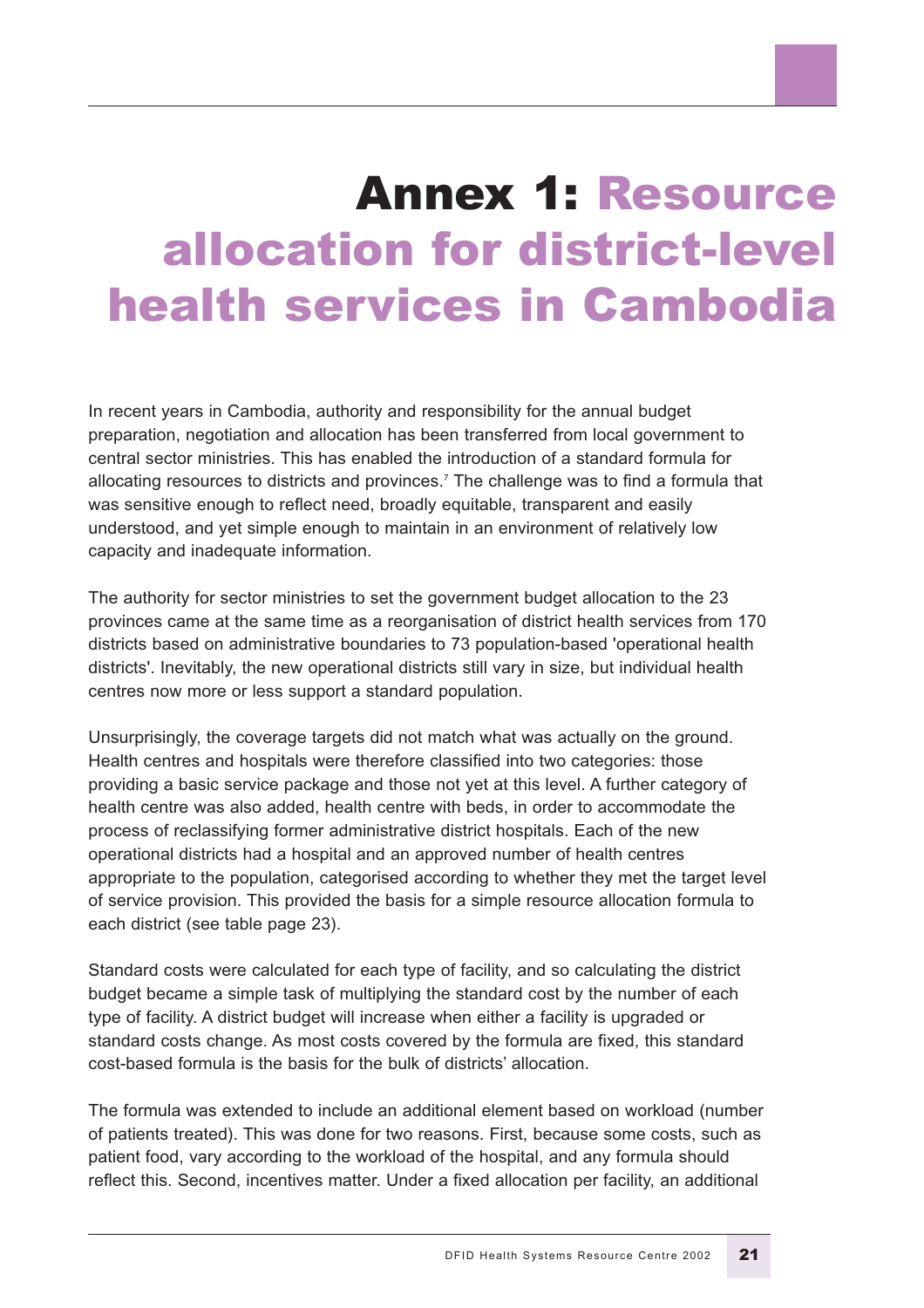patient becomes a cost to the hospital and not a source of income. In order to prevent a financial disincentive to treat more patients, it was felt important that at least some of the money should follow the patient (or at least covered the variable cost).

The formula is then applied to each district, and resources allocated to provincial health departments, who provide a management and supervisory function. In order to maintain simplicity and to ensure that the provincial overheads do not exceed 20 per cent of the overall province budget, a simple formula was established; that the province health department budget should be 25 per cent of total district budgets.

The formula does seem to work; it is widely understood and accepted and reasonably easy to maintain. As the distribution of hospitals and health centres are now population based, the facility-based formula is reasonably equitable. By focusing on the facility the Ministry of Health has also set a minimum budget that all health centres and hospitals should receive.

However, a number of problems have also been encountered.

- For a number of provinces, budget increases have been allowed over and above the formula (as contained in the adjustments line). This has increased the fudge factor in the formula.
- Difficulties with the health information system has allowed inaccurate and inflated data on workload to be reported, undermining the credibility of this section of the budget allocation.
- The greatest difficulty has been the weak link between the budget allocation and the actual cash disbursements. Though the Ministry of Health has been given authority for budget allocation, the execution of the budget has remained under the control of the local authorities.

In-year cash rationing in recent years has turned real 'resource allocation' into a monthby-month process, with priorities set by local financial controllers and governors. As a result, despite a clear formula, many health managers at a local level do not believe that they will receive the annual allocation given to them by the Ministry of Health. Fortunately, the situation is beginning to change.

In the last 12 months the release of funds has greatly improved and a process of budget decentralisation has begun.<sup>8</sup> As a result, the credibility of the budget allocation and formula is being restored. The fundamental point is that in a country like Cambodia, the development of a budget formula must go hand-in-hand with efforts to ensure that the budget promise can be met. This includes developing an effective treasury system and a efficient expenditure and procurement process.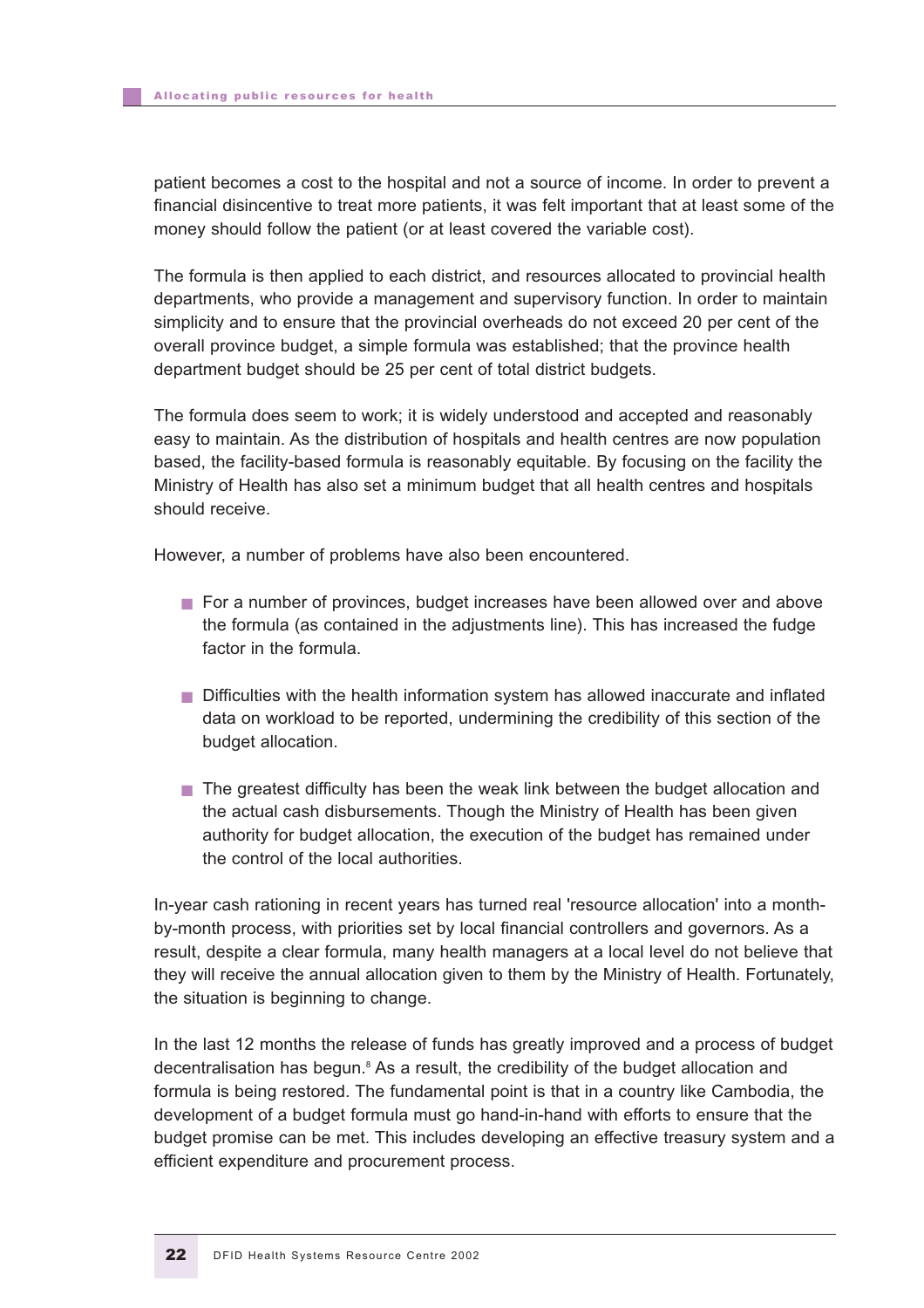#### Year 2000 budget allocation to provinces and districts, Ministry of Health, Cambodia

|                  | <b>Criteria</b>                                                                                    | <b>Allocation</b> |           | All provinces (\$1=4000 riel) |
|------------------|----------------------------------------------------------------------------------------------------|-------------------|-----------|-------------------------------|
|                  | <b>Fixed costs according to facilities</b>                                                         |                   | number    |                               |
| 1                | District health offices                                                                            | 30,000,000        | 66        | 1,980,000,000                 |
| 2                | Provincial referral hospitals/ hospitals with CPA                                                  | 240,000,000       | 19        | 4,560,000,000                 |
| 3                | District referral hospitals/hospitals not yet CPA                                                  | 120,000,000       | 48        | 5,760,000,000                 |
| 4                | MPA health centres with beds                                                                       | 18,000,000        | 67        | 1,206,000,000                 |
| 5                | <b>MPA health centres</b>                                                                          | 12,000,000        | 429       | 5,148,000,000                 |
| 6                | Health centres not yet providing MPA                                                               | 3,000,000         | 408       | 1,224,000,000                 |
|                  | Sub-total                                                                                          |                   |           | 19,878,000,000                |
| $\boldsymbol{H}$ | Variable costs according to patient numbers                                                        |                   | number    |                               |
| 1                | Number of inpatients (episodes)                                                                    | 15,000            | 183,941   | 2,759,115,000                 |
| 2                | Number of outpatients (new cases)                                                                  | 500               | 3,350,951 | 1,675,475,500                 |
|                  | Sub-total                                                                                          |                   |           | 4,434,590,500                 |
| Ш                | Special allocation (approved by the MoH)                                                           |                   |           |                               |
|                  | Total fixed and variable costs plus special allocation<br>for operational districts (I+II+III)     |                   |           | 24,312,590,500                |
| IV               | <b>Province management and programmes</b>                                                          |                   |           |                               |
|                  | 1.1 Provincial health department and programmes =<br>total for operational districts x 25 per cent |                   |           | 6,078,147,625                 |
|                  | 1.2 Adjustments to IV.1.1 (approved by the MoH)                                                    |                   |           | 2,477,261,875                 |
|                  | 1.3 Basic allocation for provincial health<br>departments $(IV.1.1. + IV.1.2.)$                    |                   |           | 8,555,409,500                 |
| 2                | Allowance for remote provinces                                                                     |                   |           | 150,000,000                   |
| 3                | Allocation for regional training schools                                                           |                   |           | 200,000,000                   |
|                  | Sub-total province authorities                                                                     |                   |           | 8,905,409,500                 |
|                  | TOTAL $(I + II + III + IV)$                                                                        |                   |           | 33,218,000,000                |

Source: *WHO/Ministry of Health, Cambodia, Health Sector Reform Project*

#### **Notes**

- 7 The formula applies to only 50 per cent of government resources going to provinces; non-wage operating costs, excluding drugs. Drugs (35 per cent of government allocation) are purchased centrally, added to donor contributions and distributed by a central medical store, and salaries, at \$15–20 per month (15 per cent of the allocation), are allocated predominantly on a historical basis.
- 8 Districts are being established as 'budget management centres' with increased control over their budget.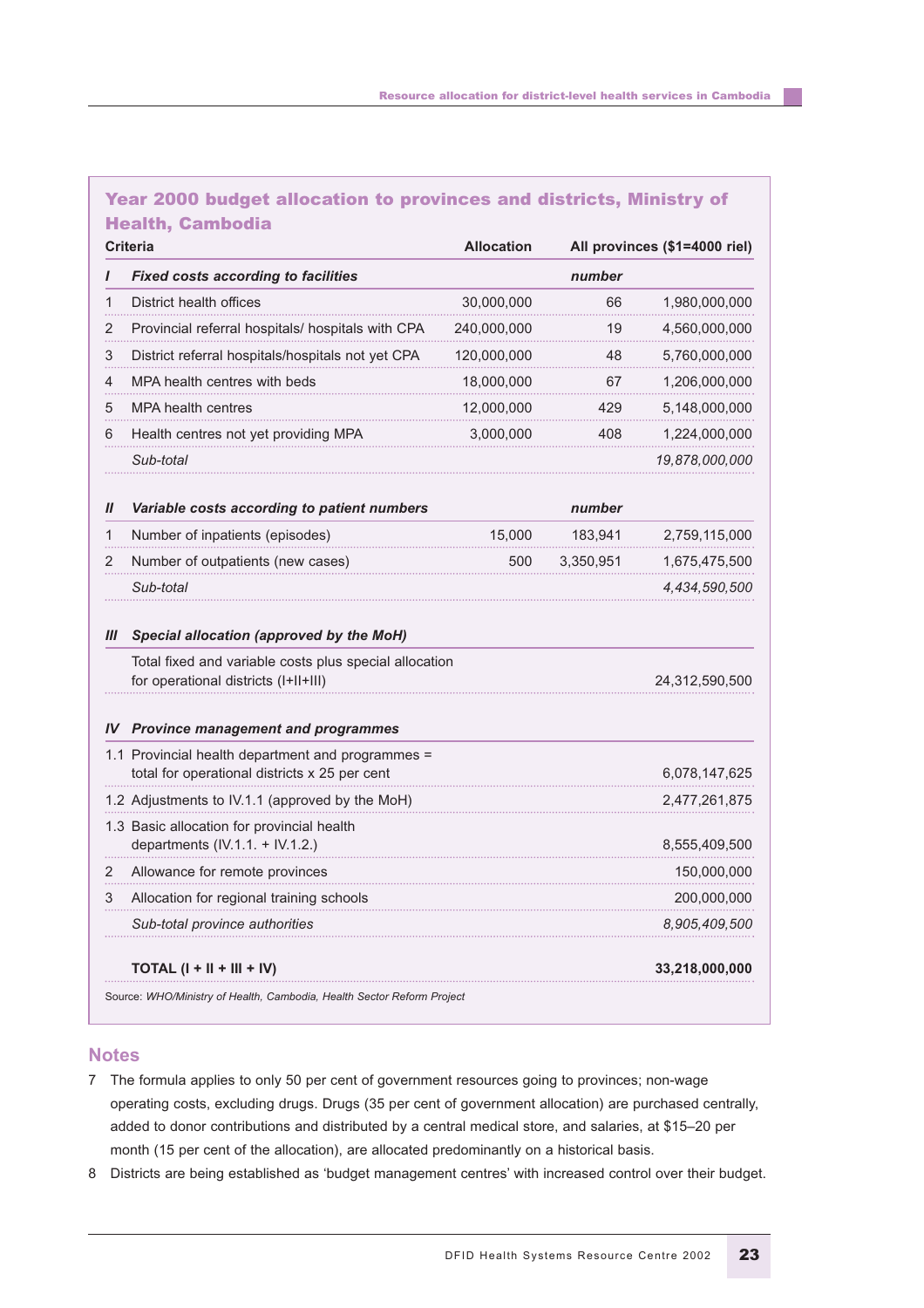### Annex 2: Lessons from the South Africa Health Function Committee Formula9

#### **Broad support for the principle of redistribution is critical**

Redistribution between geographical areas or levels of care in any setting is a political action and can only be effected successfully if it has broad support. Such support is also important in countering the inevitable challenges to the design that will result from scarcity of data in most low- and middle-income country settings.

#### **A strong central role is essential**

Although the sub-national levels of any health system are critical in health care management and delivery, resource reallocation will always require a strong role for the centre. Although not necessarily requiring wholly centralised determination of health budgets, it is critical that the centre always monitors progress towards policy objectives and revises policy guidelines as appropriate. It is particularly important to monitor the impact of contextual changes (such as decentralisation, macro-economic policy and budgetary reform) on resource allocation patterns.

#### **The policy objectives of a formula must be clear and explicit**

In developing countries, health planners have to manage a fairly complex process of shifting resources between regions while *at the same time* shifting resources between levels of care. This requires explicit policies on the relative priority of different sorts of services.

#### **The policy objectives of a formula must be consistent with other health service policies**

A needs-based formula should complement other strategies for health sector reform. Most importantly in middle-income countries, the formula should take account of the effect of policies on the private health care sector. Likewise, policies that enhance the impact of the formula should be implemented in parallel. These include policies that prioritise services and focus on preventive care, ensure equitable access to scarce services, reform financing and management mechanisms and create positive incentives to utilise resources efficiently.

#### **Reasonably accurate population data are critical to formula design**

Population data are a prerequisite of formula development. Where such data are weak, resource reallocation using a formula should be undertaken gradually to prevent target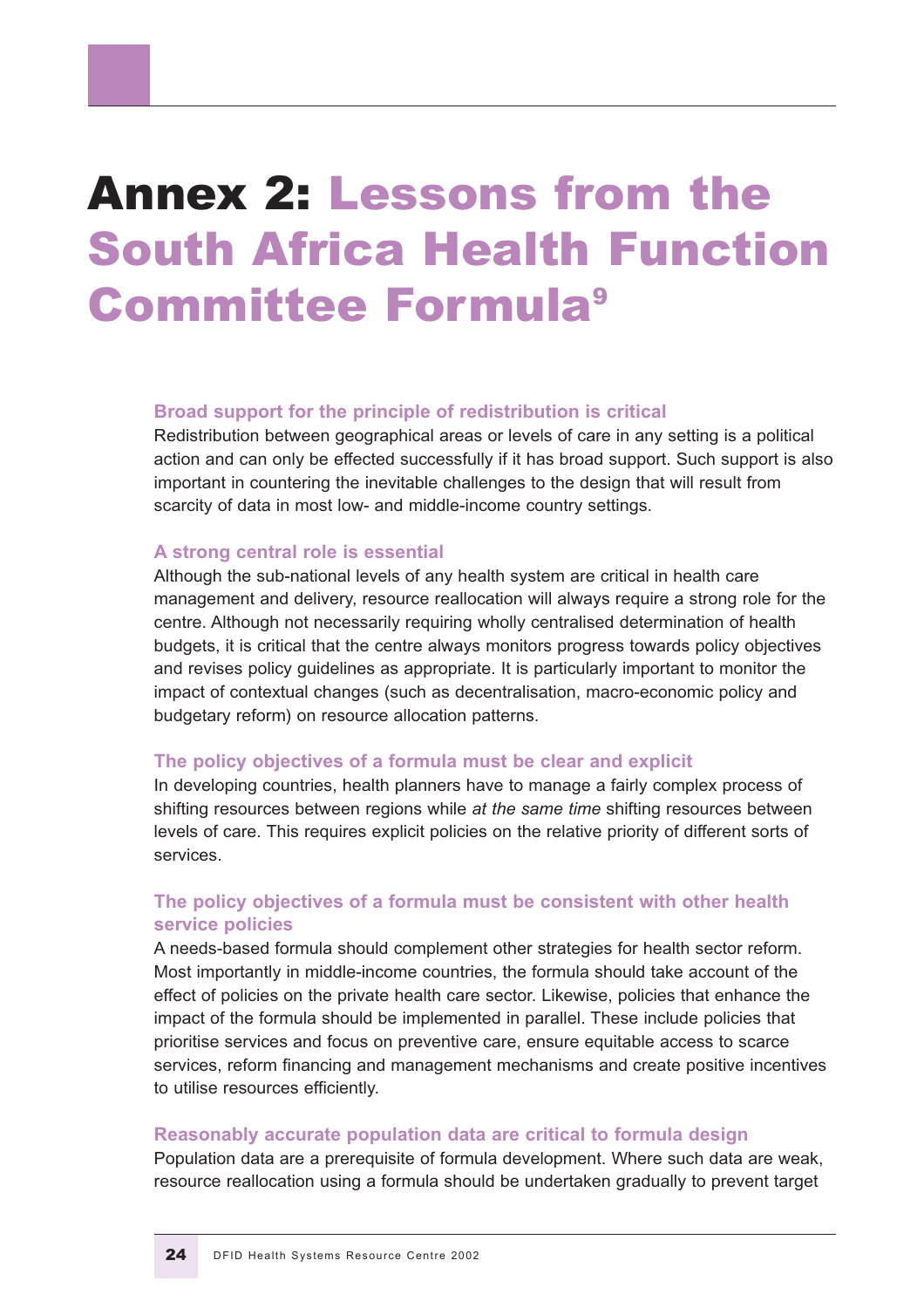budgets changing with data sets in ways that impact significantly on health care delivery. Other methods of determining resource needs may also be useful in informing the overall process of resource reallocation.

#### **The formula should attempt to estimate need for health care accurately**

Needs-based formulae are usually controversial. This is partly because of the difficulties associated with measuring need. Acknowledging the complexity of the problem of estimating need, and that data sets are limited in low- and middle-income countries, it should still be possible for such countries to go beyond simple per capita calculations to include other indicators of need. Methodologies can be developed on the basis of existing data and explicit assumptions, and continually updated as improved data become available.

#### **Special allocations should also be estimated using sound methodologies**

Most needs-based formulae include calculations for special allocations that are not distributed on the basis of need (such as allocations for training activities, highly specialised services, cross-boundary flows and the special costs of service delivery in different areas). These allocations, which can also be controversial, must be based on a methodology as rigorous as the methodology for structuring the formula itself.

#### **The pace of budget reallocation must be realistic**

A realistic pace of budget change should be adopted to ensure health sector sustainability and to reduce opposition to the process of redistribution. Guidelines concerning the 'ceilings' and 'floors' on percentage annual budget increases and reductions, respectively, are useful in this respect. It is particularly important not to attempt to redistribute resources too rapidly when formula design is still being refined and while data inaccuracies exist.

#### **The time frame for implementation of the formula should be feasible**

The formula itself sets target budgets. *Annual* shifts in budgets should be determined by other factors, however. When there is sustained growth, the development of underprovided services can be achieved mainly through using growth funds. When there is no growth, resources have to be shifted from existing services. This is difficult when redistribution requires, for example, that health workers move to less attractive areas of employment, and facilities be built in remote areas.

#### **The formula should be adapted when necessary**

When conditions change or when the formula becomes inappropriate it must be reviewed. Any changes introduced for subjective or political reasons should be acknowledged explicitly. Changes to the formula should not cause major disruptions to health services, as the goal is to provide a medium- to long-term framework within which health service managers can plan the rational and sustained transformation of services.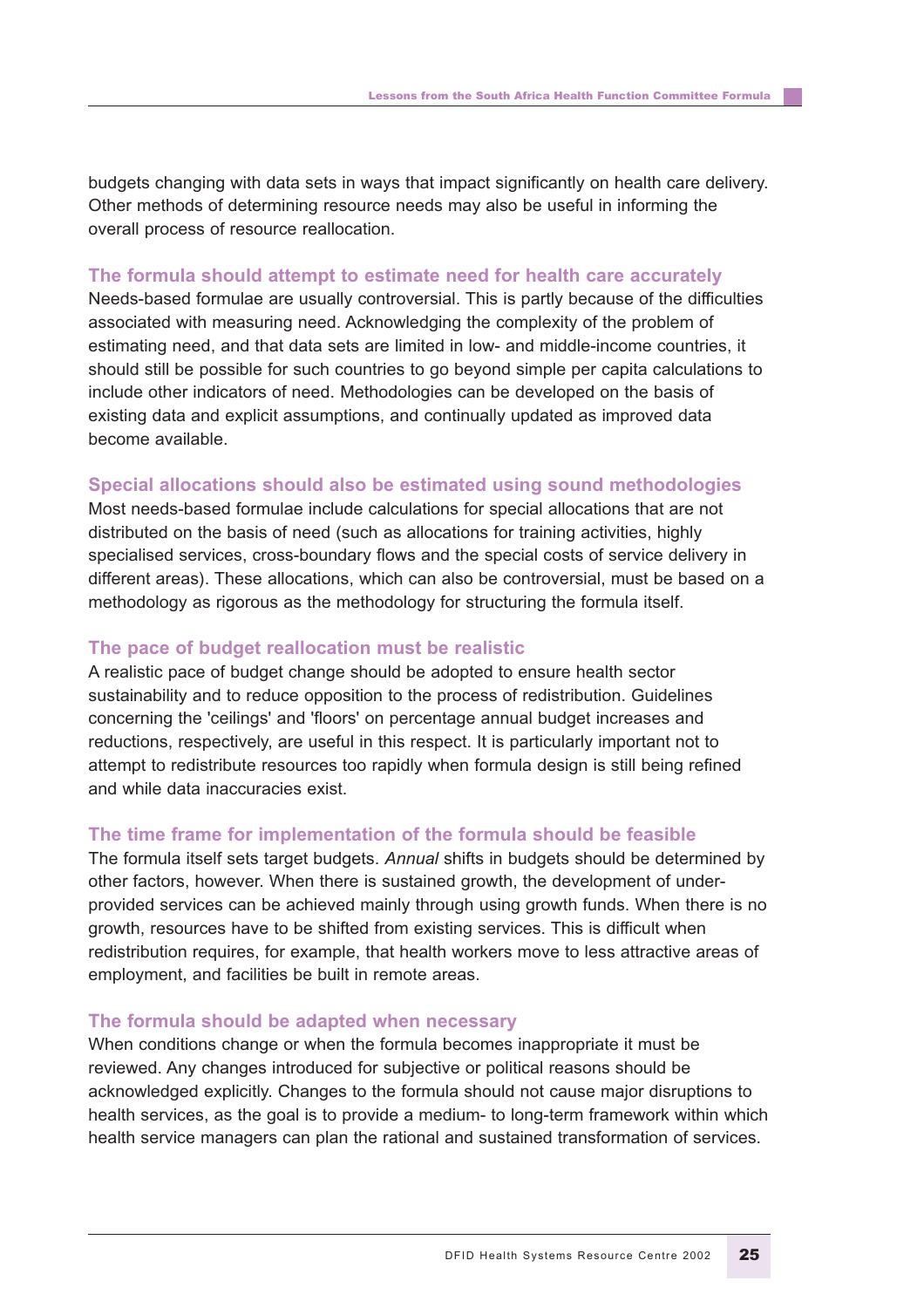#### **The implementation of the formula should be accompanied by sound health services planning**

A formula determines how funds should be distributed fairly between regions. It does not provide guidance on how to translate funds into resources such as personnel, pharmaceuticals, facilities and equipment that are distributed at the district level in the service of high-priority care. The reasons for this relate to a host of problems in operationalising equity, particularly in developing countries. For example, changes in the distribution of facilities and even personnel are not effected easily, and there are numerous and subtle barriers to access, including income, class and race. Purposeful planning is required to ensure that disadvantaged populations receive improved health care. As the capacity to link policy-making, budgeting and planning processes into a sound development strategy is often weak in developing countries, active steps should be taken to develop relevant skills.

#### **Notes**

9 Gilson, L., Doherty, J., McIntyre, D., Thomas, S., Brijlal, V., Bowa, C., and Mbatsha, S. (1999) 'The dynamics of policy change: Health care financing in South Africa 1994–99', Centre for Health Policy Monograph No. 66, Centre for Heath Policy/Health Economics Unit, London School of Hygiene and Tropical Medicine.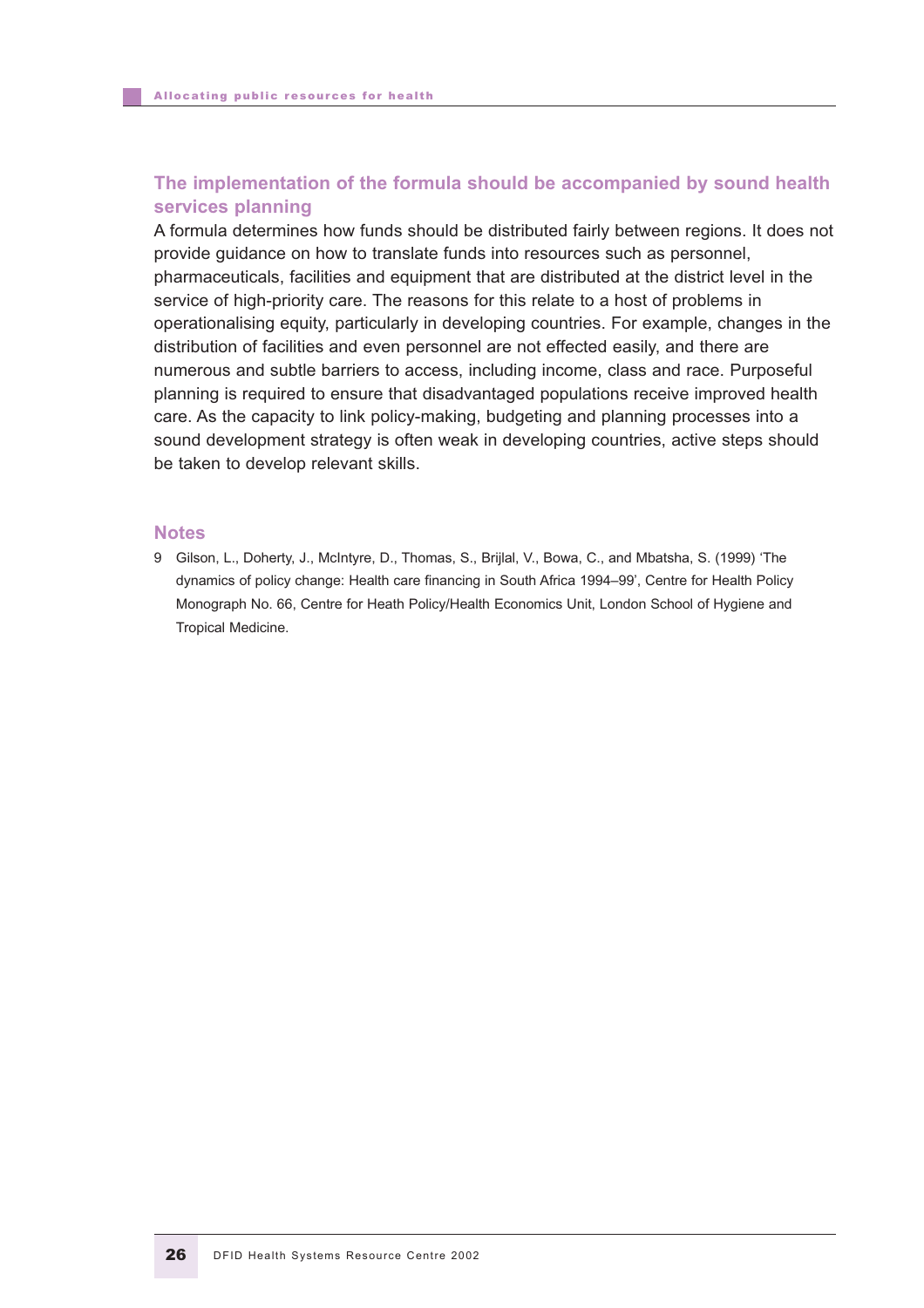### Annex 3: Resource allocation in Uganda

In order to improve value for money, the Government of Uganda is committed to shifting resources from the secondary and tertiary sectors to primary health care services, and within the hospital sector from government units to NGO units. This has been done by the reallocation of resources between budget lines and, more importantly, by the introduction of new budget lines as explained below.

#### Allocation of resources to the health sector 1997/98 and 1998/99 (billion shillings)

| <b>Budget Line</b>                    | 1997/98 Budget | 1998/99 Allocation |
|---------------------------------------|----------------|--------------------|
| <b>Ministry of Health HQ</b>          | 8.25           | 7.84               |
| Butabika (National Referral Hospital) | 1.39           | 1.19               |
| Mulago (National Referral Hospital)   | 8.06           | 7.33               |
| Support to NGO Hospitals              | 1.00           | 1.92               |
| Support to Lower-Level NGO Units      |                | 1.08               |
| <b>PHC Conditional Grant</b>          | 1.70           | 6.36               |
| <b>District Hospitals</b>             | 6.45           | 6.26               |
| <b>Training Schools</b>               | 1.54           | 1.54               |
| <b>Referral Hospitals</b>             | 4.02           | 3.85               |
| Lunch Allowances (Hospital Workers)   | 5.17           | 4.59               |
| Lunch Allowances (PHC Workers)        |                | 5.23               |
| Development (MoH)                     | 5.67           | 11.06              |
| Development (Mulago)                  | 2.17           | 1.51               |
| Total                                 | 45.42          | 59.76              |

Two new budget lines were introduced in 1997/98:

- PHC conditional grant
- Support for NGO hospitals.

This reflected concerns about the dramatic decline in government spending on primary health care from district revenue (which fell from over 4bn Shs in 1994/95 to just over 1bn Shs by 1996/97), with significant disparities between districts, and the difficult financial position faced by a number of NGO hospitals.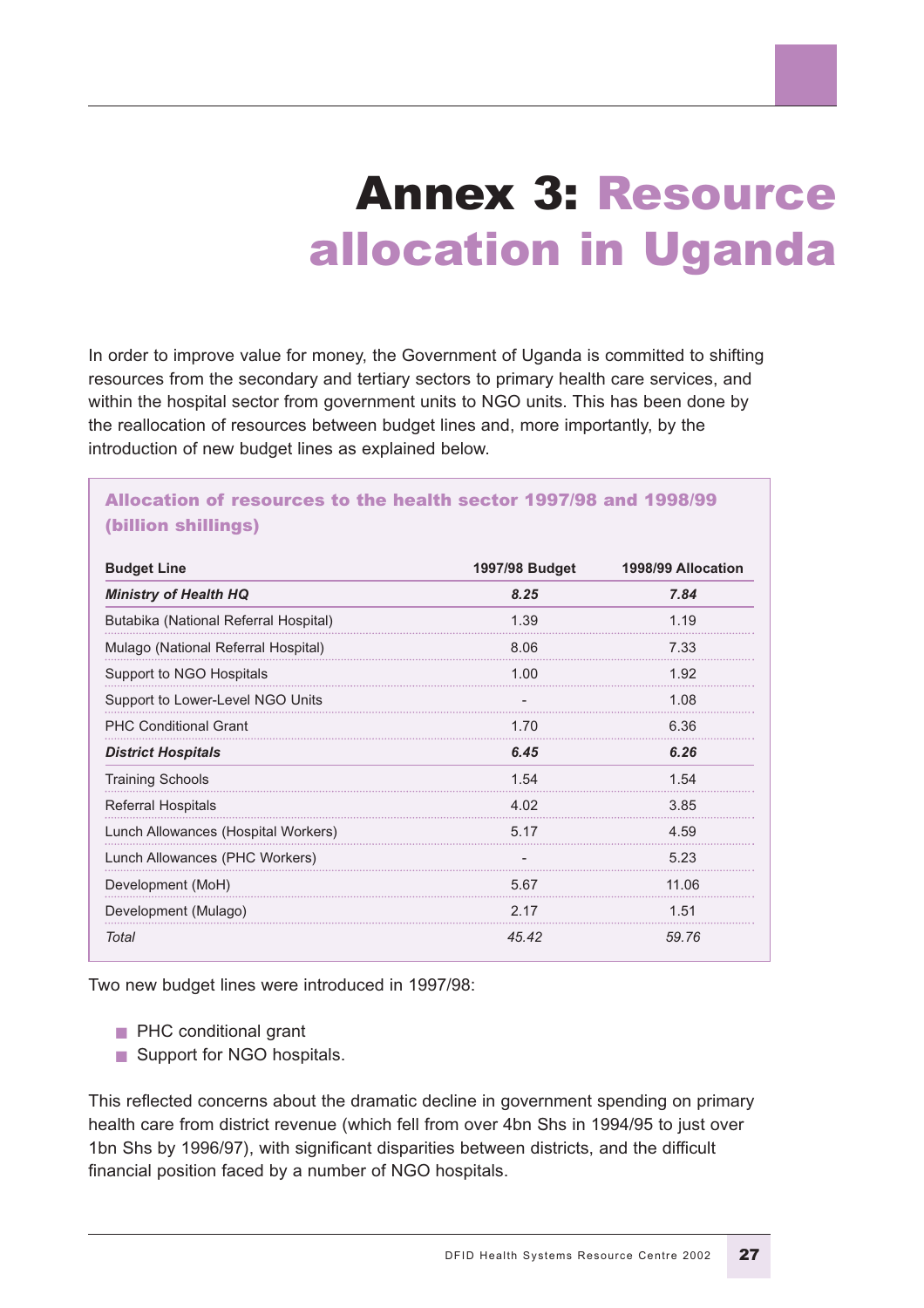In 1998/99 two additional budget lines were introduced:

- Lunch allowance (primary health care workers)
- Support for lower level NGO units.

This was done to remove the incentive for government employees to work in hospitals and encourage them to move to lower-level units, and also to encourage existing workers in lower-level units to be more productive (staff in hospitals already received such allowances and they represented a major proportion of total remuneration). It was also recognised that lower-level NGO units were in financial difficulty and that by providing financial support at that level more services could be provided, reducing some of the burden on the hospital sector and reducing overall costs of health care. However, this has proved to be extremely cumbersome and has taken time to become effective.

#### Basis for allocation of resources

#### **PHC Conditional Grant 1997/98**

The allocation of 1.7bn Shs for 1997/98 was made on the basis of:

- population size;
- donor spending (inverse of);
- adjustment factors (socio-economic conditions and security situation).

#### **1998/99**

The total allocation for the PHC Conditional Grant for 1998/99 was 6.358m Shs. Some of these funds were earmarked for particular purposes:

- 1.73bn Shs to carry out upgrading of health centres (over a period of three to four years health centres in all districts will be upgraded as necessary);
- 1.212bn Shs as additional recurrent funding for the upgraded health centres;
- 0.378bn Shs to establish an 'Epidemics Fund' in the districts which will enable them to respond immediately to any emergency situations that arise.

The balance of 3.04bn Shs is allocated according to the following criteria:

- population;
- Human Development Index (per capita income, life expectancy, school enrolment ratios);
- donor and NGO funding (the inverse of);
- adjustment factors (security situation and presence of government hospital).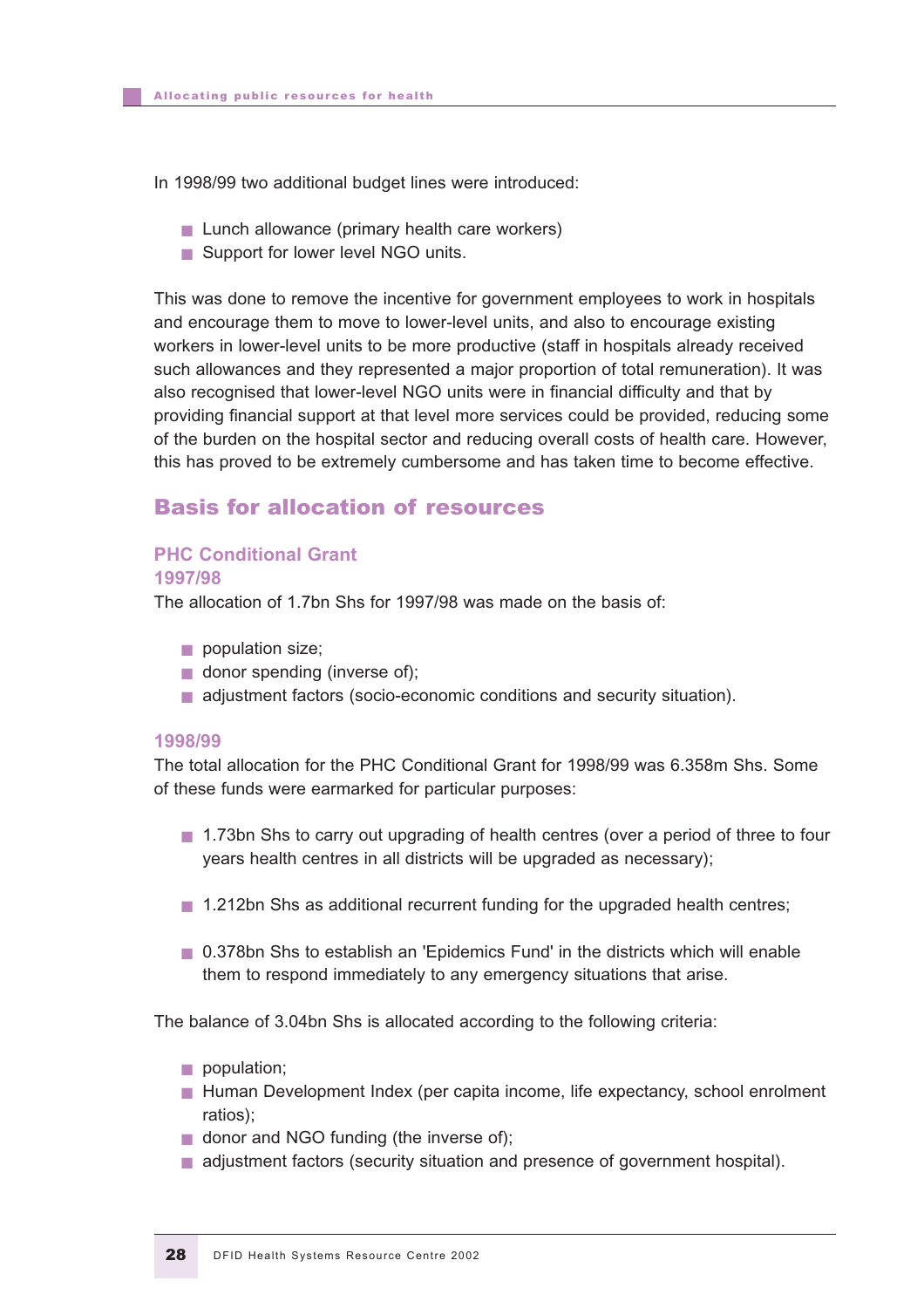The actual formula was as follows:

- 60 per cent index of percentage of total population age;
- 20 per cent index of (the inverse of) Human Development Index;
- 20 per cent index of (the inverse of) per capita donor and NGO spending in the district;
- a 25 per cent addition was made for districts with a difficult security situation and for districts with no district hospital.

It should be noted that the allocation formula was modified between 1997/98 and 1998/99. The formula is now more objective as it has incorporated the Human Development Index. The data on donor spending, however, remains weak. Districts are expected to spend these funds on priority activities outlined in an annual work plan.

#### Hospital services

The allocation for 1997/98 was based largely on bed numbers. Referral hospitals received additional resources. For 1998/99 the resources were based purely on bed numbers. Each hospital received 150m Shs of delegated funds per 100 beds. The Ministry of Health made a number of adjustments, and a verification exercise is planned to determine the actual number of beds in place. The Ministry is considering a shift towards a formula which takes into account workload as, at present, busy hospitals receive the same funding as empty ones, and also the possibility of rewarding hospitals which perform well with additional resources.

For NGO hospitals the allocations were made on the basis of a formula developed by the NGO sector itself. This was based on number of beds, distances from Kampala, whether the hospital had a training school, whether it was a referral hospital, whether it provides public health care services, whether it has access to national power and the district Human Development Index. The overall allocation, however, was subsequently modified somewhat by the Ministry of Health.

#### Lunch allowances

The budgets are based on giving all government health workers the full lunch allowance; Shs 66,000 per month for an established member of staff and 44,000 per month for support staff. Any shortfalls should be made good from the delegated/conditional funds allocated to the hospital or district.

The Ministry of Health has also circulated detailed guidelines on how the funds should be allocated and used within the districts and how financial accountability should be assured.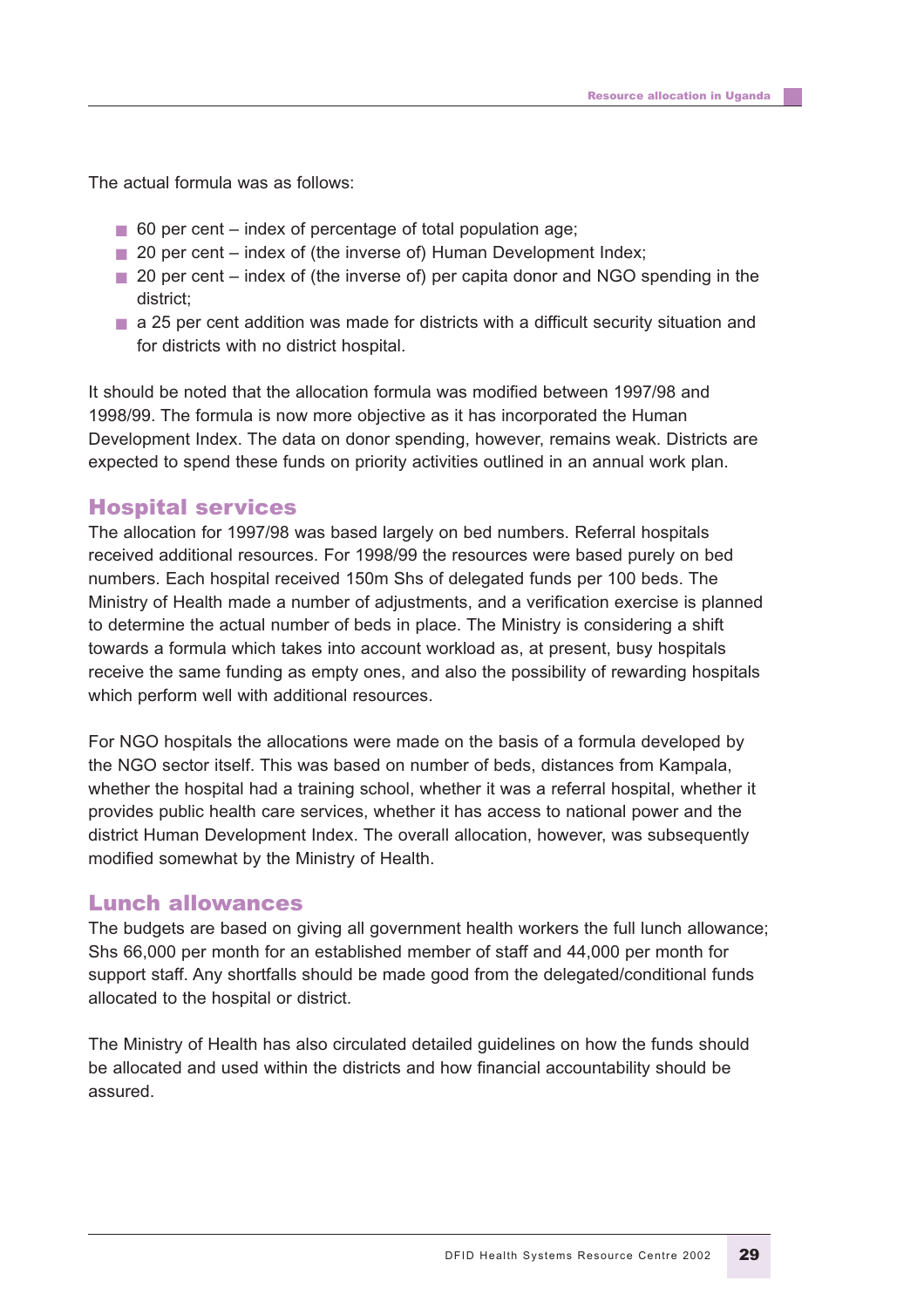### Annex 4: The potential for using benchmarking

It is often difficult to make judgements about whether facilities are over or under financed. First of all it is necessary to ask what the level of funding is to be judged against. Clearly, health centres in low-income countries are under financed in relation to health centres in the UK or the US, but this is not surprising and does not help us very much. The technique of benchmarking – used here in terms of trying to set standard costs for a standard set of services – can be useful in assisting such judgements and informing the resource allocation process.

A number of options are available. Policymakers may wish to use well-functioning facilities in their own countries as a benchmark of good practice, as this has the advantage of taking into account local circumstances. Where NGO or even private facilities are thought to provide effective and efficient services they could also be used, although if there are large differences in costs it may be useful to set out a time frame over which these targets are to be met rather than introducing them immediately. Alternatively, policymakers may wish to use global standards. Although these will usually have to be adapted to local circumstances, they can provide a useful starting point in the discussion.

The following table is taken from analyses carried out by the World Bank in the run up to the *1993 World Development Report,* with costs updated to the present day. The main point to note is that the standards are explicit in that they set out the infrastructure, human resource and other needs required to deliver specified levels of a defined range of services. This is followed by a section on costing which begins to set out reasonable resource allocations (although it has to be recognised that most of the low-income countries in which DFID focuses its efforts could not afford to achieve such levels of coverage). Finally, there is a section illustrating the application of the approach in Uganda.

#### Detailed costing guidelines

In terms of costing, policymakers are generally interested in knowing, first, how much it might cost to expand the existing infrastructure, and second, what is a reasonable allocation towards running costs to allow facilities to function effectively (e.g. a 140-bed hospital should cost roughly \$3m to build and \$330,000 per annum to run).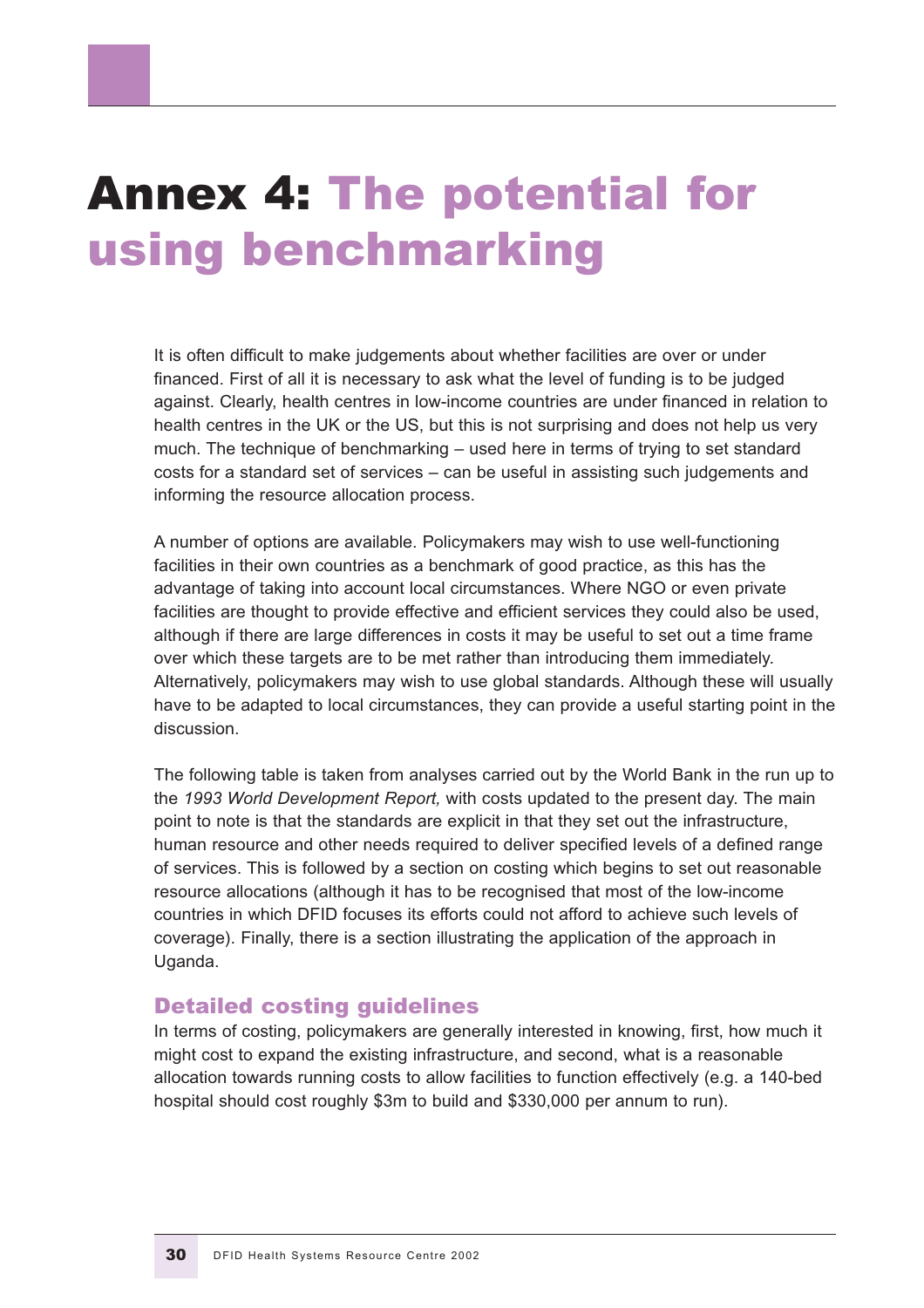|                      | District Hospital                                                                                                                        | District Health Management Team                                                                                                       | <b>Health Centre</b>                                                                                    |
|----------------------|------------------------------------------------------------------------------------------------------------------------------------------|---------------------------------------------------------------------------------------------------------------------------------------|---------------------------------------------------------------------------------------------------------|
| Coverage             | 150,000 population                                                                                                                       | 150,000 population                                                                                                                    | (15 health centres per district)<br>10,000 population                                                   |
| Provided<br>Services | Surgery inc. c. section<br>Chronic care<br>In-patient                                                                                    | (15 health centres / 1 hospital)<br>Supervision and monitoring of<br>district health care system                                      | ANC screening, tetanus, immunisation, malaria<br>prophylaxis, syphilis screening                        |
|                      | Referred patients<br><b>Blood bank</b><br>Laboratory<br>m.                                                                               | In service training to hospital<br>and health centre staff                                                                            | $\mathbf{I}$<br>Children <1 yr - 3 contacts per year<br>80 per cent coverage                            |
|                      | Out-patient                                                                                                                              | Logistical support                                                                                                                    | Children <1 5 yrs - 1 contact per year -<br>80 per cent coverage                                        |
|                      | Referred patients<br>Emergencies                                                                                                         | Liaison with local, regional and<br>central authorities                                                                               | Well Baby Services (including EPI and growth<br>monitoring)                                             |
|                      | Average length of stay 6 days<br>5000 admissions per year<br>Total bed days 30,000                                                       |                                                                                                                                       | Family Planning - advice provision of contraceptive<br>and STD screening 10 per cent                    |
|                      | Average length of stay 3 days<br>2,000 deliveries per year                                                                               |                                                                                                                                       | Chronic care e.g. TB - new cases 3 per cent of<br>population - 50 per cent coverage                     |
| Staff                | 3 medical technicians<br>25 assistance nurses<br>10 registered nurses<br>2 management staff<br>15 support staff<br>3 doctors<br>2 clerks | 1 water and sanitation specialist<br>registered nurse<br>sociologist/IEC<br>1 medical officer<br>accountant<br>pharmacist<br>1 driver | 1 registered nurse<br>2 assistant nurses<br>1 clerk                                                     |
|                      | Infrastructure 4000m <sup>2</sup> , 140 beds, 21 units,<br>staff housing, 3 vehicles,<br>cold storage facilities<br>medical equipment    |                                                                                                                                       | 125m <sup>2</sup>                                                                                       |
| Costs                | Unit capital costs: \$3.07m<br>Recurrent - \$0.331m<br>Capital - \$0.288m<br>Annual costs:                                               | Unit capital costs: \$175,000<br>Recurrent - \$26,400<br>Capital - \$17,500<br>Annual costs:                                          | Unit capital costs: \$55,500<br>Annual costs per facility:<br>Recurrent - \$21,000<br>Capital - \$4,500 |

DFID Health Systems Resource Centre 2002 31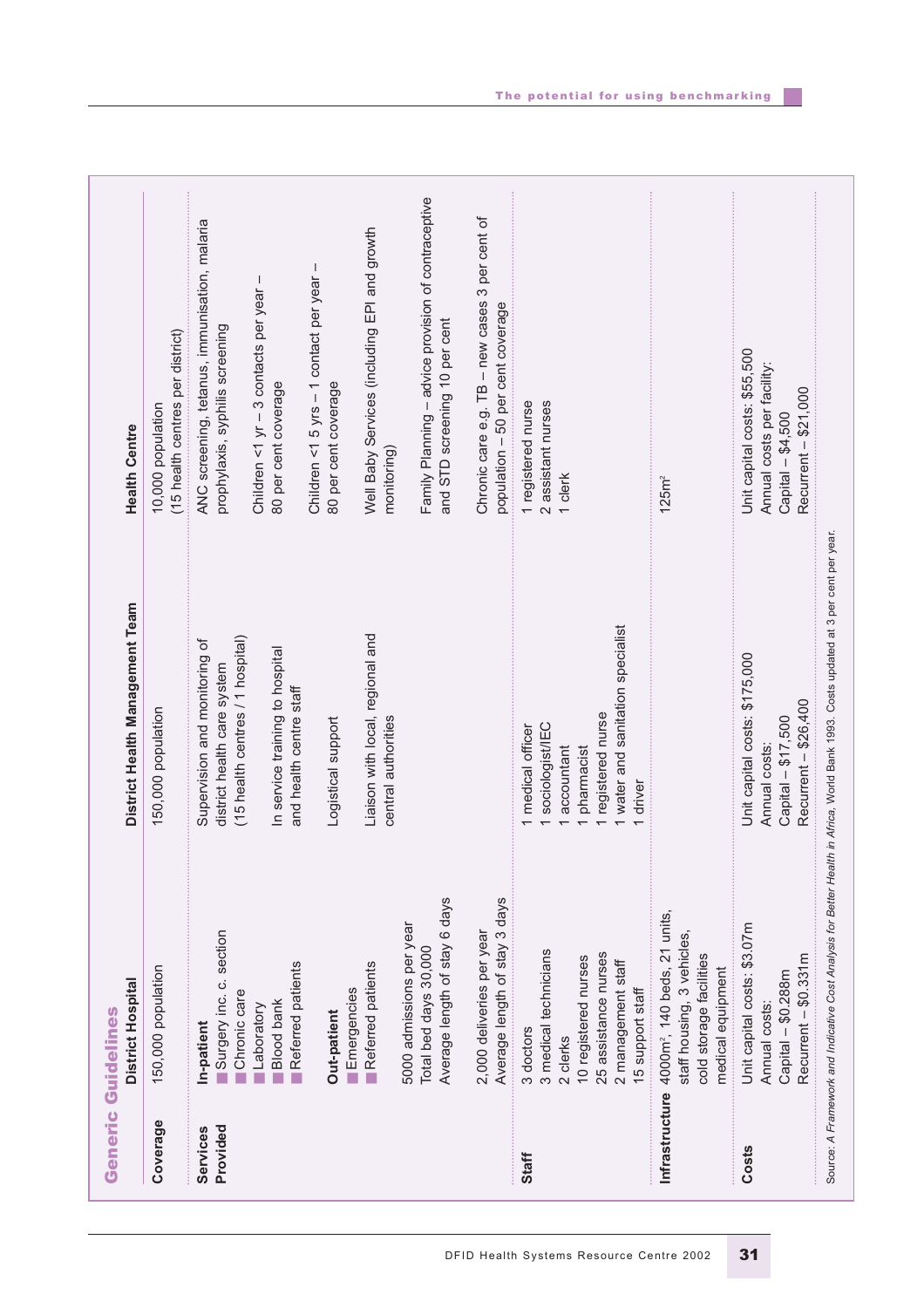#### Overall district resource requirements

| <b>Unit Capital Costs</b>              | Cost \$   |
|----------------------------------------|-----------|
| District Hospital                      | 3,068,535 |
| <b>Health Centres</b>                  | 55.529    |
| District Health Management Team (DHMT) | 174.642   |

| <b>Recurrent Cost Requirements</b> | Cost \$ | <b>Percentage of total</b> |
|------------------------------------|---------|----------------------------|
| <b>District Hospital</b>           | 331,018 | 49 2                       |
| <b>Health Centres</b>              | 315,020 | 46 R                       |
| <b>DHMT</b>                        | 26.383  | 39                         |
| Г∩tal                              | 672.421 | 100 O                      |

#### Breakdown of district resource requirements

The following shows a breakdown of how the above resources might be reasonably allocated. Of particular interest is the balance between salary and non-salary expenditure. Note that the inclusion of annualised capital costs gives an indication of average district costs over the long term as it spreads the cost of capital investment over the life of the facility. This is of more relevance for long-term planning than annual budgeting, except perhaps in a case where capital investment is decentralised to the district level. In the cases where capital investment is largely controlled by the centre, the capital costs of developing hospitals (e.g. \$1.5m over two years) should be recorded in central budgets, whilst the recurrent costs would go to the districts.

| <b>District Hospital</b>    | Cost \$ | \$ per capita |
|-----------------------------|---------|---------------|
| <b>Annual Capital Costs</b> | 248,637 | 1.66          |
| Medical Supplies and Drugs  | 147,585 | 0.98          |
| Personnel                   | 138,115 | 0.92          |
| Operation and Maintenance   | 37,244  | O 25          |
| In-service Training         | 8.074   | 0 0.5         |
| Total                       | 579,656 | 3.86          |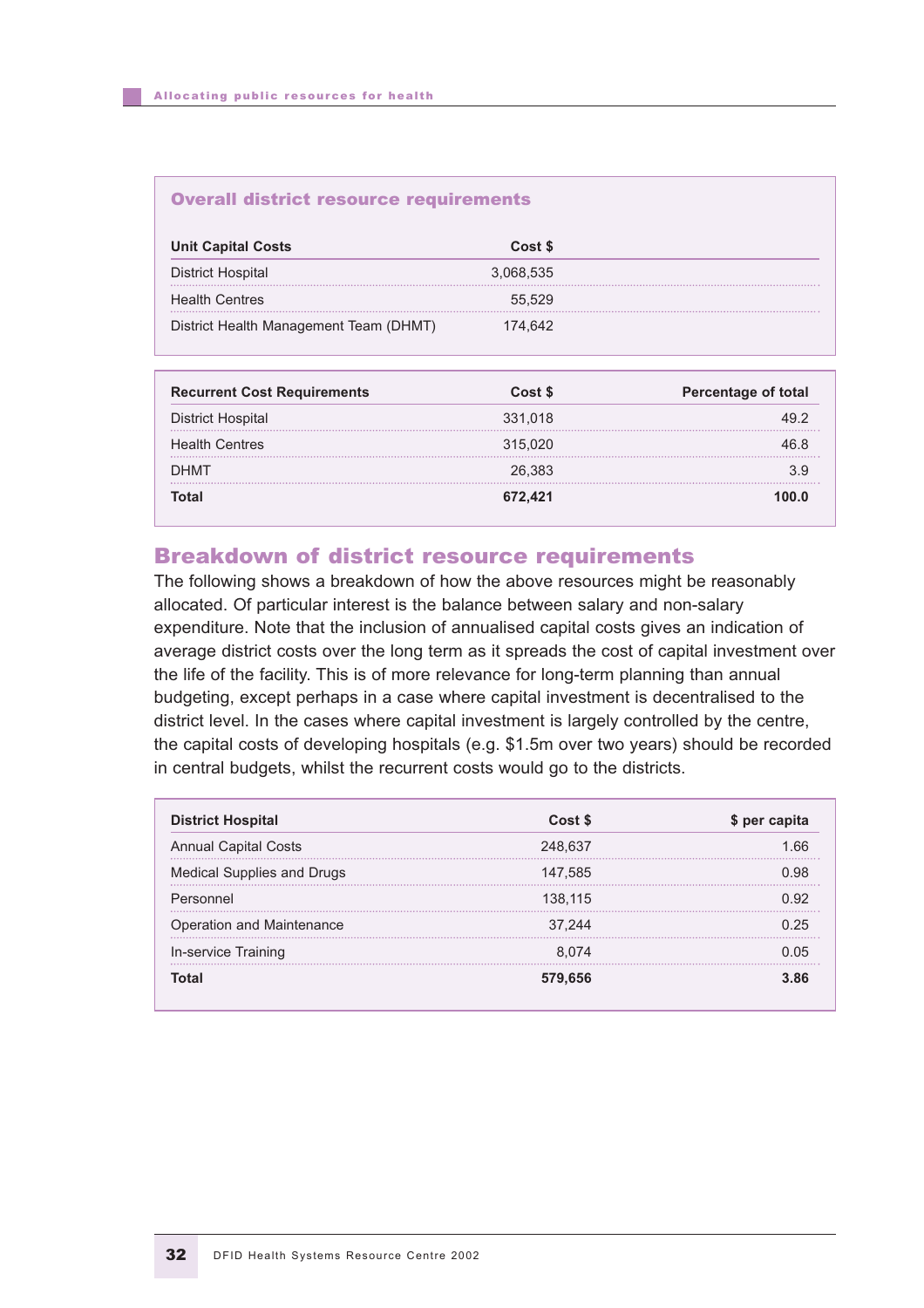| <b>Health Centre</b>              | Cost \$ | \$ per capita |
|-----------------------------------|---------|---------------|
| <b>Annual Capital Costs</b>       | 4.461   | 0.45          |
| <b>Medical Supplies and Drugs</b> | 10,806  | 1.08          |
| Personnel                         | 9,101   | 0.91          |
| Operation and Maintenance (O&M)   | 579     | 0.06          |
| In-service Training               | 515     | 0 0.5         |
| Total                             | 25,462  | フ 55          |

| <b>District Health Management Team</b> | Cost \$ | \$ per capita |
|----------------------------------------|---------|---------------|
| <b>Annual Capital Costs</b>            | 17,513  | 0.12          |
| Personnel                              | 21,277  | 0.14          |
| O&M                                    | 4.463   | 0.03          |
| In-service Training                    | 643     | 0.00          |
| Total                                  | 43.897  | n oa          |

| <b>Total District Health Services</b> | <b>Recurrent \$</b> | Capital \$ | <b>Total Cost \$</b> |
|---------------------------------------|---------------------|------------|----------------------|
| District Hospital                     | 331.018             | 248.637    | 579,656              |
| <b>Health Centres</b>                 | 315,020             | 66.911     | 381.931              |
| <b>DHMT</b>                           | 26.383              | 17.513     | 43.897               |
| Total                                 | 672.421             | 333.062    | 1,005,483            |

In practice, it can be extremely difficult to work out how much is being spent, especially at health centre and district health management team levels, as funding may come from multiple sources (MoH, donors, user fees etc.). Similarly, configuration of the infrastructure to a 140-bed district hospital and related health centres covering 15,000 population may not conform to national standards, and activity levels may differ. Unit staffing costs may also be higher or lower than those assumed in the World Bank guidelines. However, it should be possible to adapt the approach to the local circumstances and get an initial rough idea of whether allocations seem to be of the right order of magnitude.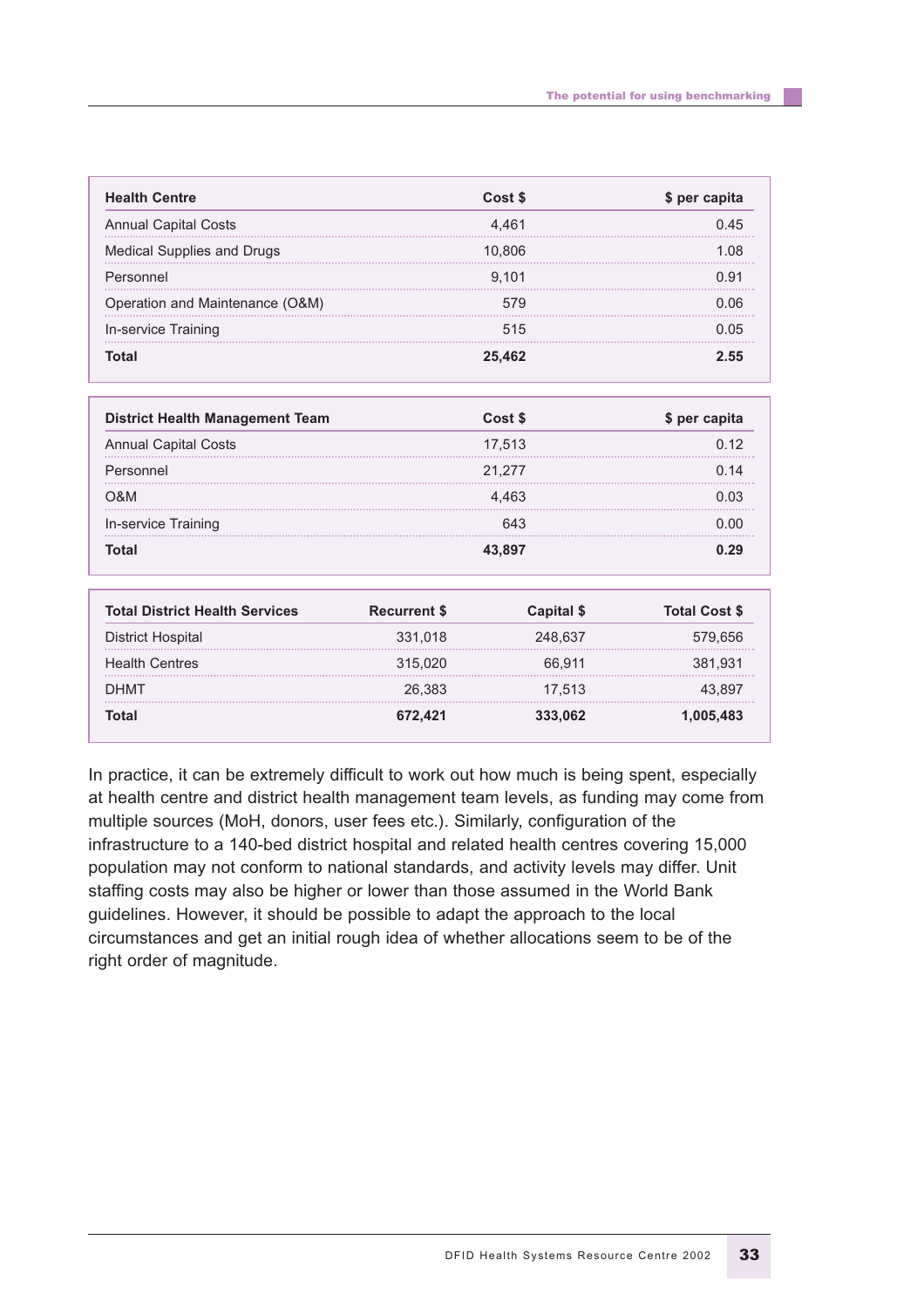#### An example of the application of generic World Bank guidelines: Uganda

| Costs (m Shs)              | <b>World Bank Guidelines</b> | Uganda* |
|----------------------------|------------------------------|---------|
| <b>Staffing Costs</b>      | 142                          | 215     |
| Medical Supplies and Drugs | 108                          | 42      |
| Operation and Maintenance  | 27                           | 45      |
| Training                   | 8                            |         |
| Other                      |                              | 38      |
| <b>Total Costs</b>         | 286                          | 340     |

#### Activity assumptions

Actual data for a sample of 20 government hospitals indicates that reported workload in Ugandan hospitals exceeds the assumptions made by the World Bank as shown below:

- 4,872 in-patient admissions (136 per cent of guidelines);
- 1,013 deliveries (71 per cent);
- 28,417 in-patient days (111 per cent).

#### Comparison

Total expenditure for a 100-bed hospital in Uganda is about 15 per cent above that recommended in the World Bank guidelines. Activity also appears to be rather higher, but needs to be verified. It would appear, therefore, that total funding for hospitals in Uganda is, in general, more or less consistent with the guidelines, and perhaps slightly on the high side.

Within this total, however, there are significant discrepancies.

- Drugs expenditure in Ugandan hospitals is only 40 per cent of that recommended by the guidelines.
- O&M is more than expected, although this includes significant expenditure on cleaning the wards and the compound.
- Staffing costs are well in excess of those recommended by the World Bank: total staffing, at 87, significantly exceeds the guideline of 60.
- Other categories of expenditure include items such as administration and food (no provision is made in the World Bank guidelines). It is estimated that around 1.25bn Shs per annum is spent on food in government district and referral hospitals, yet relatives usually expect to bring food to family members staying in government hospitals. NGO facilities do not provide food to patients.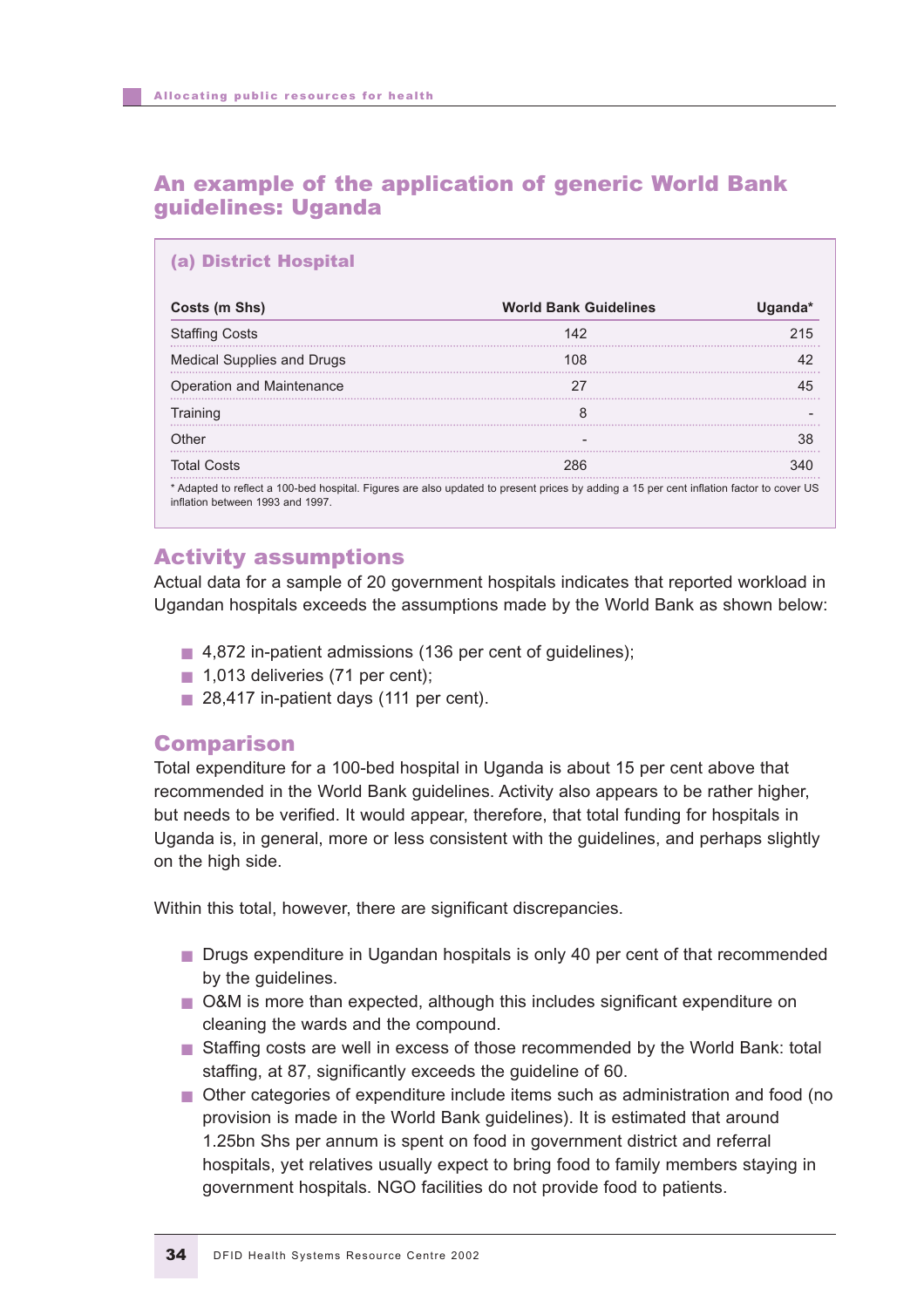#### (b) Health Centres

| Costs (m Shs)                | <b>World Bank Guidelines</b>                                                                                                             | <b>Uganda</b> |
|------------------------------|------------------------------------------------------------------------------------------------------------------------------------------|---------------|
| <b>Staffing Costs</b>        | 9.4                                                                                                                                      | 19.0          |
| Medical Supplies and Drugs   | 11.1                                                                                                                                     | 8.9           |
| Operation and Maintenance    | 0.6                                                                                                                                      | 5.2           |
| Training                     | 0.5                                                                                                                                      | 4.3           |
| <b>Total Costs</b>           | 21.6                                                                                                                                     | 374           |
| in the facilities examined). | * Based on 9 health centres in 5 districts, and excludes all in-patient costs (which are estimated to account for 11.7 per cent of costs |               |

#### Activity assumptions

The World Bank guidelines are based on the following assumptions:

| $\blacksquare$ ANC:           | 960 contacts per year (C/Y) |
|-------------------------------|-----------------------------|
| <b>EPI/Growth Monitoring:</b> | 1,600 C/Y                   |
| <b>E</b> Family Planning:     | 200 C/Y                     |
| Curative Care:                | 8,000 C/Y                   |
| Chronic Care:                 | 15 C/Y                      |
|                               |                             |

Actual figures for Uganda:

| $\blacksquare$ ANC:           | 3,600 C/Y     |
|-------------------------------|---------------|
| <b>EPI/Growth Monitoring:</b> | 9,600 C/Y     |
| Family Planning:              | 600 C/Y       |
| Curative Care:                | 22,200 C/Y    |
| Chronic Care:                 | not available |

The activity figures for the Ugandan health units appear to have been inflated. One health centre, for example, has reported over 55,000 out-patient visits per annum (around 185 per day), despite only having two medical assistants and a nurse. An analysis of returns to the health management information system for Kabale district, covering all heath facilities, indicates an average of 5,900 out-patient visits per annum, an average of 430 new ANC clients (or 1,290 contacts) and 42 family planning clients. These figures suggest utilisation rates in line with those set out in the guidelines.

#### Comparison

Total expenditure in health centres is almost 75 per cent greater than the recommended guidelines.

Of this:

- salaries are more than double that recommended; staffing levels are also far higher;
- training is far in excess of the quidelines;
- medical supplies and drugs are only 80 per cent of that recommended.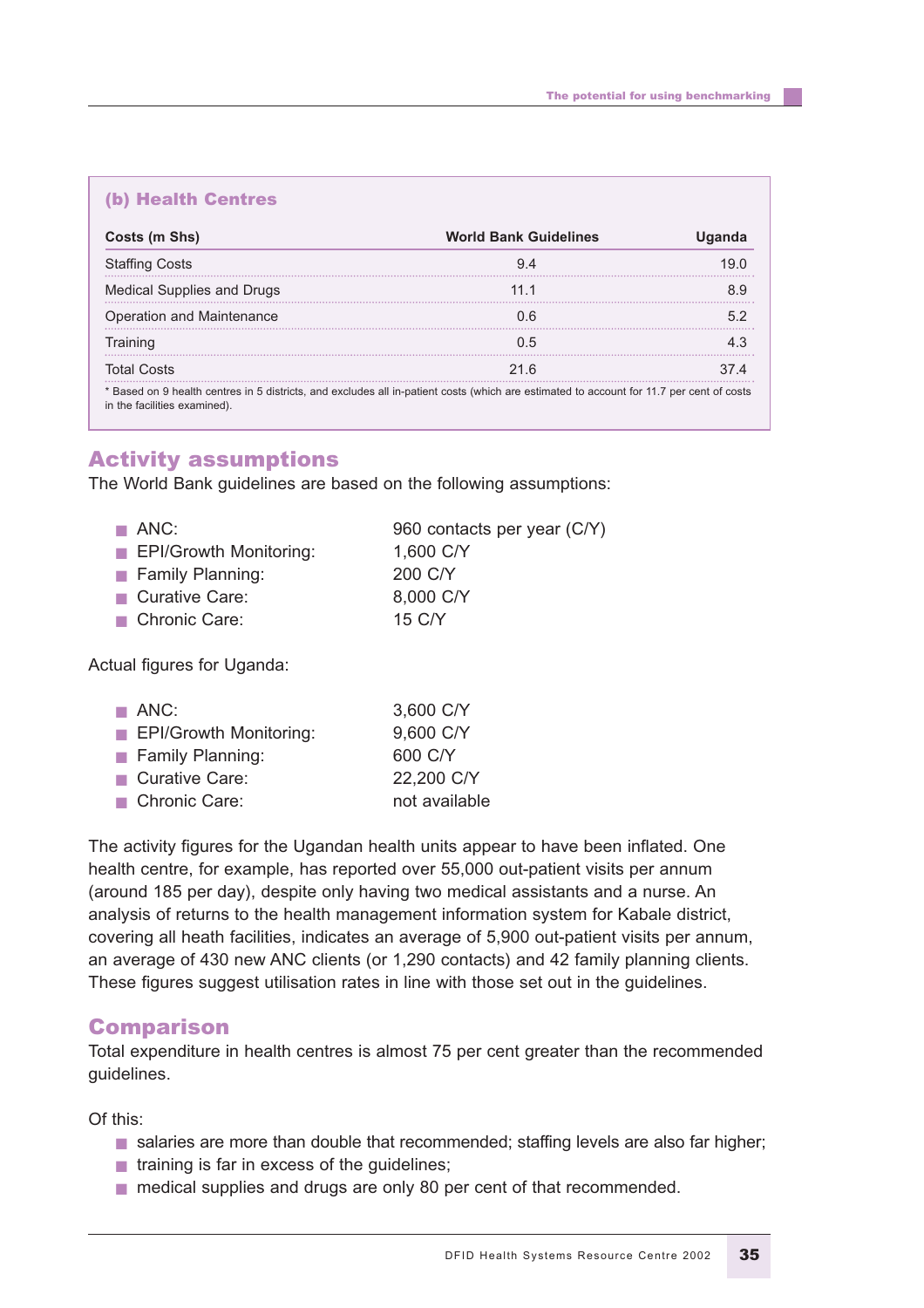### Annex 5: How to deal with hospitals?

#### Capital investment

In many countries, allocations to hospital services account for more than half of total public health expenditure. In terms of capital investment, where there is a fairly even geographical spread of infrastructure as is the case in, say, Cambodia, this presents relatively few problems. Where current coverage is inequitable – as is often the case – it may be extremely difficult to do anything about it. It is politically difficult (and often impossible) to rationalise or close down facilities where there is overprovision. At the same time there is also likely to be a clamour from districts to have their own facility where currently they have none, despite the fact that the money could be better spent on other things and that the quality of the health care offered may be poor. Yet some donors have been willing to fund inappropriate investment in the hospital sector. In order to help prevent this, a useful step would be to develop a national capital development strategy which could cover rehabilitation as well as new investment needs in primary care as well as at hospital level. It would need to set out clearly investment priorities and be costed to ensure that it is affordable and linked to the overall budgetary processes so that the necessary recurrent implications can be taken on board and met. In some countries, government has indicated that no public funds will be used for hospital construction. Andhra Pradesh, for example, has indicated that all hospital construction should be privately financed.

#### Recurrent costs

The next question is how to finance hospital running costs. In an ideal world, referral networks would operate effectively and district hospitals would only treat those patients whose needs could not be met at health centres or elsewhere. In practice this simply does not happen. Although up to 90 per cent of cases at district hospitals could be treated at lower levels, patients still tend to present directly at hospitals where they believe they will receive better care. Similarly, hospitals are supposed to be a district or regional resource. In practice, this view of the catchment area is unrealistic, with the vast proportion of patients treated being those living in the immediate vicinity of the facility. A review of patients in a major mission hospital in Uganda indicated that around 80 per cent of patients came from within five kms of the facility. In addition, the hospital sector in most low- and middle income countries is made up of a range of providers – government, NGO (not-for-profit) and private-for-profit facilities; indeed in many countries government facilities cater for less than half of the hospital-based services provided.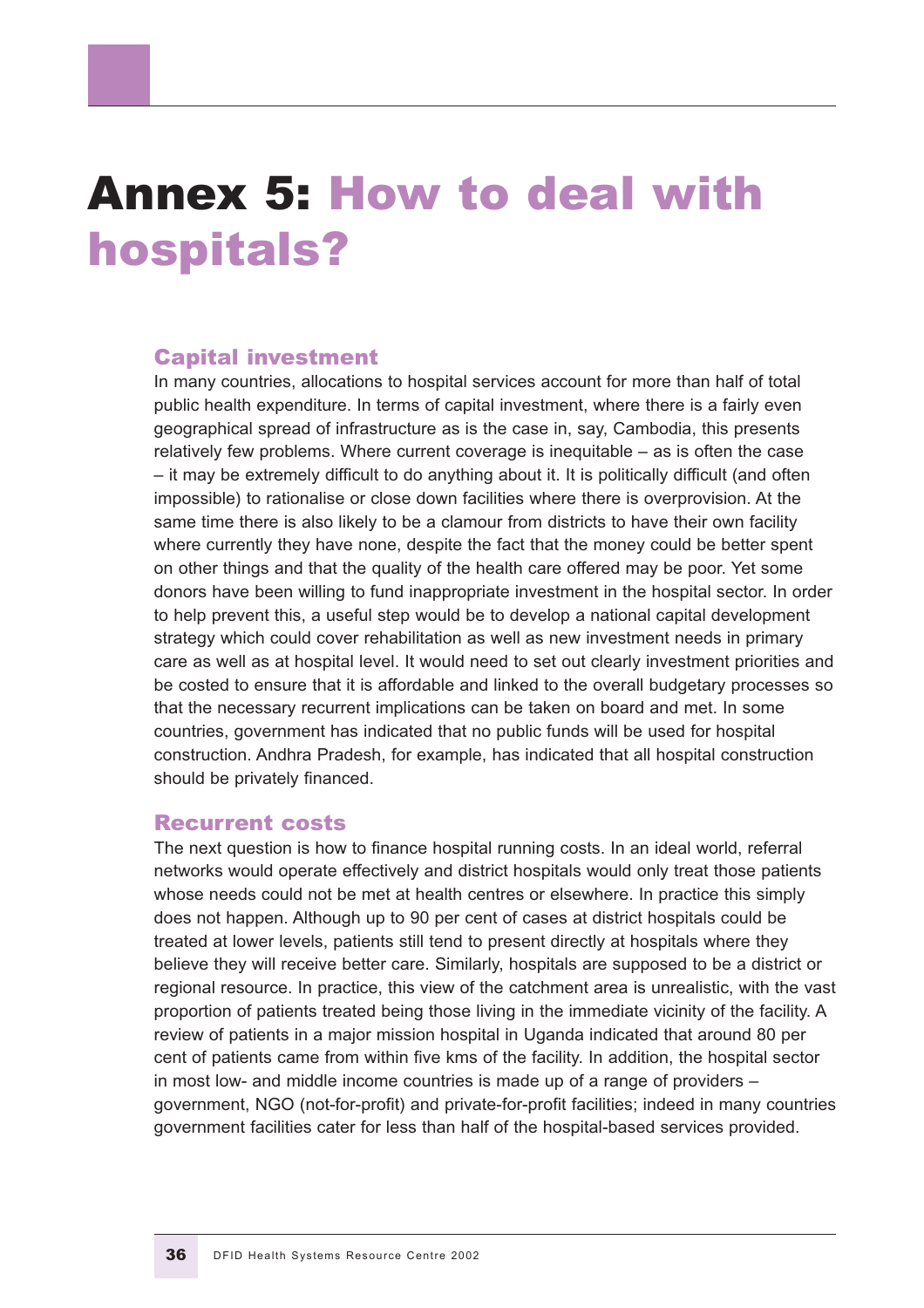#### Allocation to the hospital sector as a whole

Against this background Ministries of Health have to decide how much of total health spending should go to the hospital sector, which hospitals should receive funding (and how much) and how to ensure that incentives are in place to encourage hospitals to deliver the right services at a reasonable cost.

Whilst individual hospitals are often chronically underfunded in terms of what they are expected to deliver (especially for non-salary items), their needs must be viewed in terms of other priorities within the health system. Ministries often try to do too much with too little, and underfunding of primary health care where the real health gains can be made tends to be even worse. Clearly, allocations to hospitals have to be made according to local circumstances, but they should also take into account the overall financing framework.

The example of Nepal (see page 38) illustrates this point. Although total expenditure on health is low by international standards, the relative proportion of expenditures on the hospital sector grew rapidly as a share of the total during the 1990s. This has involved a rapid expansion of the infrastructure and a large increase in capital investment which is just beginning to subside. However, at the same time, the allocation of overall recurrent resources has been declining and are now much more thinly spread between the existing hospitals. This has major implications for efficiency and also for equity, as much of the shortfall is being made up for by user fees.

#### Which type of hospitals to support

Government must also decide which types of hospitals to support. Governments rarely give recurrent support to private-for-profit hospitals. However, in many countries public funds are used to support NGO hospitals, and in some such facilities they act as designated district or regional facilities on behalf of government. In Tanzania, for example, there is a tradition of meeting the recurrent costs of NGO facilities; in Uganda this has just begun. In the case of Uganda, the government is meeting 10 to 15 per cent of total running costs, with the allocation based on a number of factors agreed, including the financial situation of the hospital. From a government perspective there is no reason why the running costs of an NGO-designated district hospital should be fully subsidised, particularly as many are successful in raising funds both from user fees and other sources, and should be encouraged to continue to do so.

Government has to decide what to do in districts where there is no government facility: develop new facilities where this is justified, or perhaps encourage or finance nongovernment providers to deliver additional services according to a service agreement or memorandum of understanding. In Uganda, districts with no government hospital receive additional resources to strengthen primary services.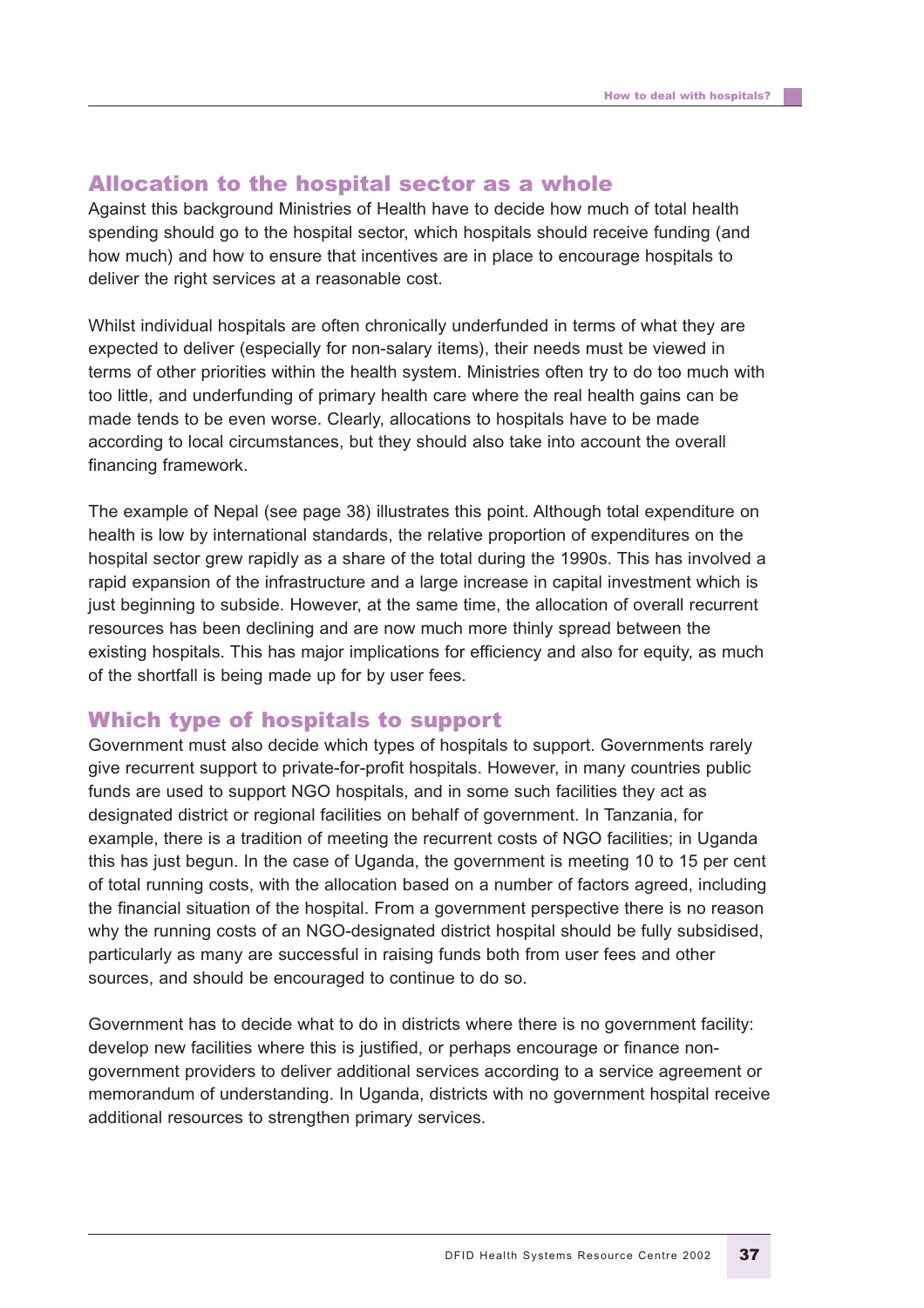

#### Allocating resources between facilities

Another key issue is to decide how much each facility should receive. Whilst a population-based formula for hospital services might be ideal, the usual approach is to go for a facility-based approach, generally based on bed numbers. This is less of a problem where the hospitals are distributed in line with population, as in Cambodia, but in Uganda where some districts have no government hospitals and others have three, this is clearly an issue. A further drawback to this approach is that the funding takes no account of demand or workload. In such circumstances, an interim approach with the allocation based on workload (which would, of course, have to be validated) might be considered, although planners need to be aware of the danger of hospitals having a strong incentive to exaggerate workloads or carry out inappropriate activities and increase lengths of stay unnecessarily.

In most cases the allocations to facilities are arbitrary and are not linked to any analysis of the funds required to deliver a defined range of services. Although in many countries the responsibilities of a district, regional or referral hospital are set out, they do not set out how many outputs or services the facility might be expected to deliver. This, and the lack of cost data in the public hospital sector, make it extremely difficult to determine what appropriate funding levels should be. The World Bank, however, has developed a set of indicative costings which could form a useful starting point for discussions, and some countries are now developing their own methods; Uganda, for example, is taking advantage of its relationship with the NGO sector to begin to develop a set of benchmarks.